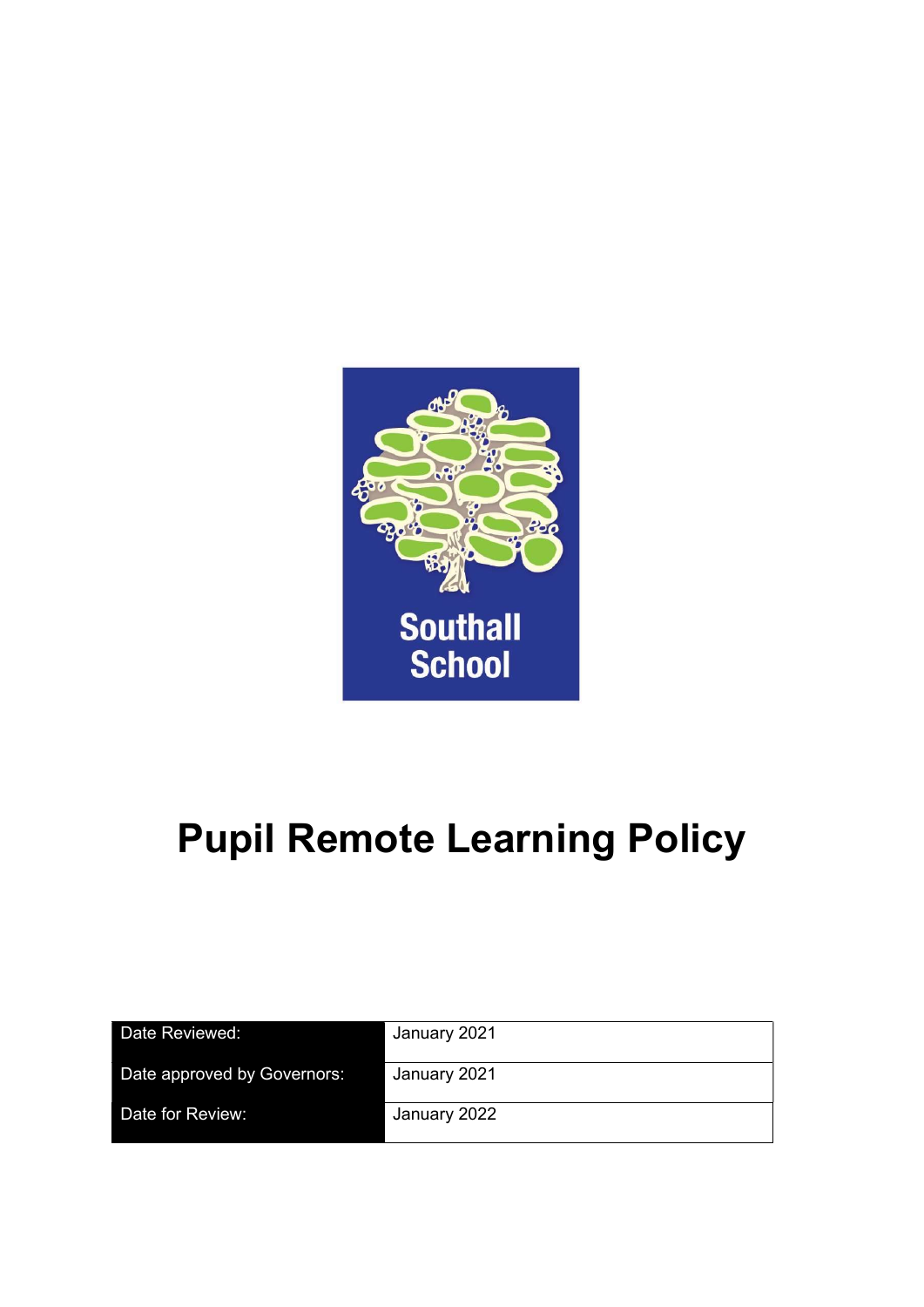Please note: From 22 October 2020 until the end of the 2020/2021 academic year, schools have a legal duty to provide remote education to all pupils who require it.

# Statement of intent

At Southall School, we understand the need to continually deliver high quality education, including during periods of remote learning – whether for an individual pupil or many. We recognise the importance of maintaining high expectations in all areas of school life and ensuring that all pupils have access to the learning resources and support they need to succeed.

Through the implementation of this policy, we aim to address the key concerns associated with remote learning, such as online safety, access to educational resources, data protection, pupil wellbeing and safeguarding.

This policy aims to:

- Minimise the disruption to pupils' education and the delivery of the recovery curriculum.
- Ensure provision is in place so that all pupils have access to high quality learning resources.
- Protect pupils from the risks associated with using devices connected to the internet.
- Ensure staff, parent, and pupil data remains secure and is not lost or misused.
- Ensure robust safeguarding measures continue to be in effect during the period of remote learning.
- Ensure all pupils have the provision they need to complete their work to the best of their ability, and to remain happy, healthy, and supported during periods of remote learning.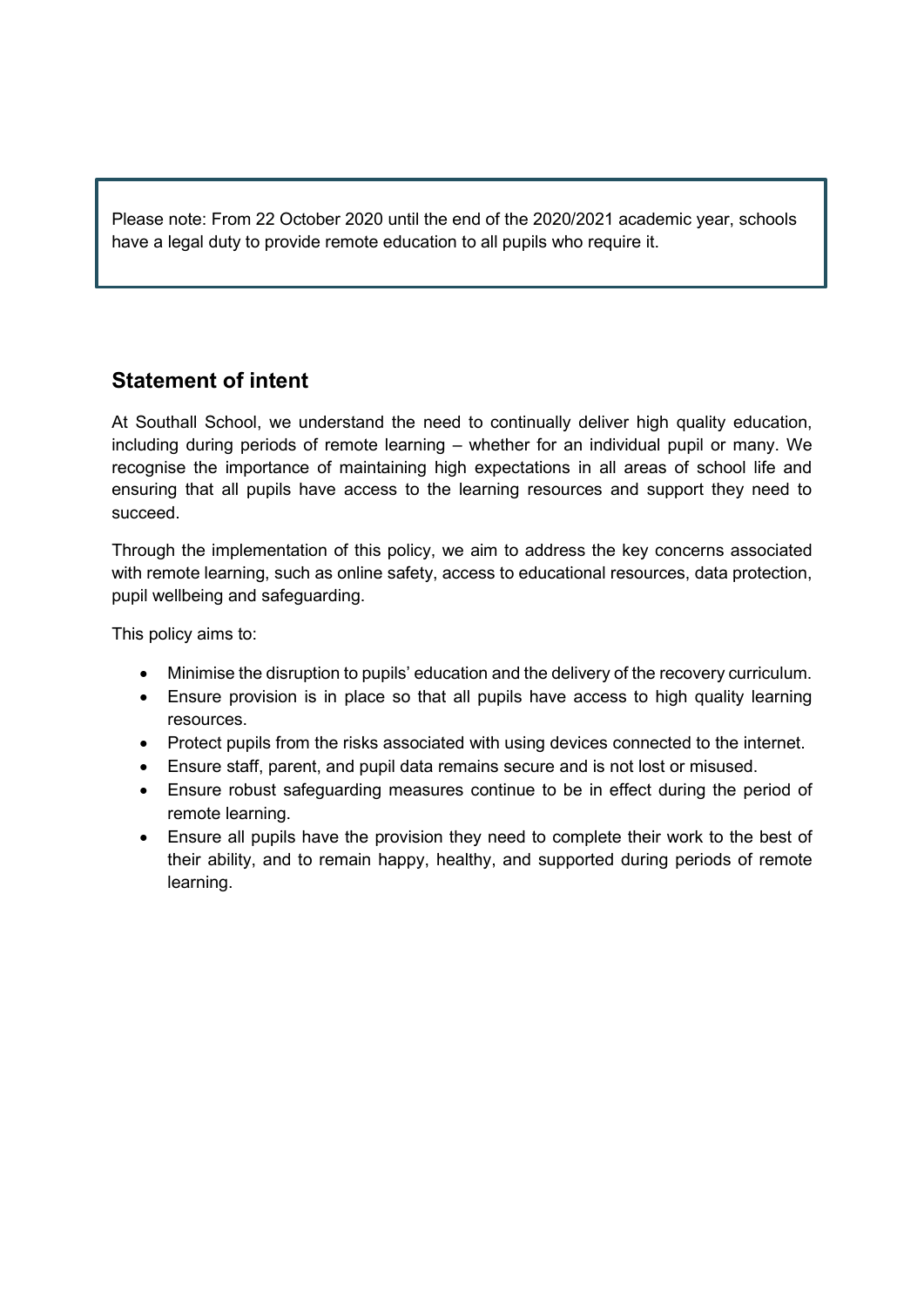# 1. Legal framework

- 1.1. This policy has due regard to all relevant legislation and statutory guidance including, but not limited to, the following:
	- Equality Act 2010
	- Education Act 2004
	- The General Data Protection Regulation (GDPR)
	- Data Protection Act 2018
- This policy has due regard to national guidance including, but not limited to, the following:
	- DfE (2020) 'Keeping children safe in education'
	- DfE (2019) 'School attendance'
	- DfE (2018) 'Health and safety: responsibilities and duties for schools'
	- DfE (2018) 'Health and safety for school children'
	- DfE (2017) 'Special educational needs and disability code of practice: 0 to 25 years'
	- DfE (2016) 'Children missing education'
- 1.3. This policy operates in conjunction with the following school policies:
	- Child Protection and Safeguarding Policy
	- Data Protection Policy
	- Special Educational Needs and Disabilities (SEND) Policy
	- Behaviour Policy
	- **•** Accessibility Policy
	- Marking Policy
	- Curriculum Policy
	- Assessment Recording and Reporting Policy
	- Acceptable Use Policies
	- Health and Safety Policy
	- Attendance Policy
	- Staff Code of Conduct
	- Disciplinary Policy

## 2. Roles and responsibilities

- 2.1. The governing body is responsible for:
	- Ensuring that the school has robust risk management procedures in place.
	- Ensuring that the school has a business continuity plan in place, where required.
	- Evaluating the effectiveness of the school's remote learning arrangements.
- 2.2. The Senior Leadership Team (SLT) are responsible for: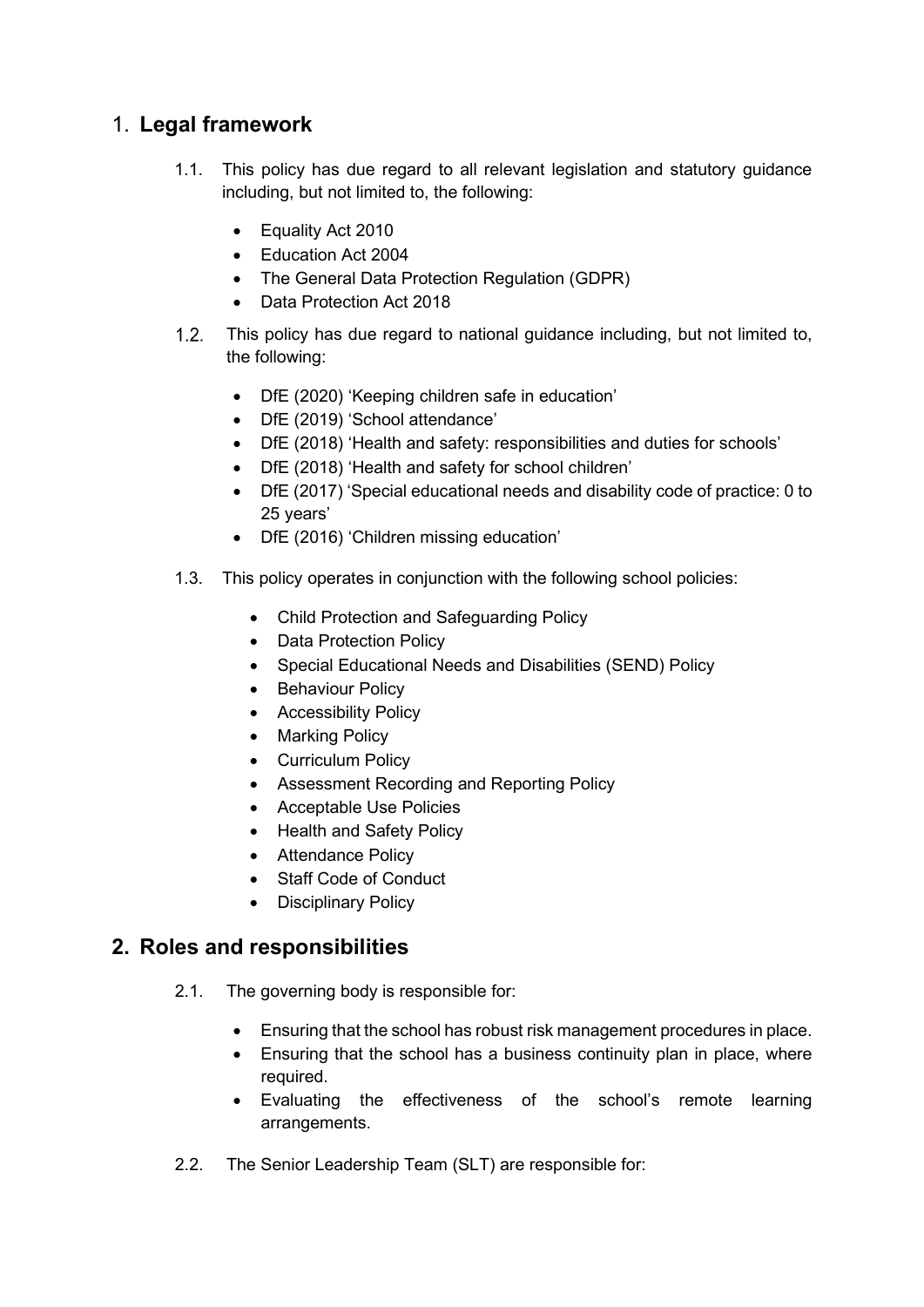- Ensuring that staff, parents and pupils adhere to the relevant policies at all times.
- Ensuring that there are arrangements in place for identifying, evaluating, and managing the risks associated with remote learning.
- Ensuring that there are arrangements in place for monitoring incidents associated with remote learning.
- Ensuring that live remote learning takes place only when it is the most effective and appropriate means of delivering a lesson or learning objective.
- Overseeing that the school has the resources necessary to action the procedures in this policy.
- Reviewing the effectiveness of this policy on an annual basis and communicating any changes to staff, parents, and pupils.
- Arranging any additional training staff may require to support pupils during the period of remote learning.
- Reassuring staff that they are not compelled to use live remote learning and that it is used only when teachers choose to.
- Conducting reviews on a weekly basis (or after each period of remote learning) of the remote learning arrangements to ensure pupils' education does not suffer.
- Ensuring that the work set is of equivalent length to the core teaching pupils would receive in school, and as a minimum. This will be 4 hours a day, with more for pupils working towards formal qualifications this year (determined on a case-by-case basis).
- Ensuring systems are in place for checking, at least weekly, whether pupils are engaging with their work, and inform parents immediately where engagement is a concern.
- 2.3. The health and safety officer is responsible for:
	- Ensuring that the relevant health and safety risk assessments are carried out within the agreed timeframes, in collaboration with SLT.
	- Putting procedures and safe systems of learning into practice, which are designed to eliminate or reduce the risks associated with remote learning.
	- Ensuring that pupils identified as being at risk are provided with necessary information and instruction, as required.
	- Managing the effectiveness of health and safety measures through a robust system of reporting, investigating, and recording incidents.
- 2.4. The IT Manager is responsible for:
	- Overseeing that all school-owned electronic devices used for remote learning have adequate anti-virus software and malware protection.
	- Ensuring all staff, parents, and pupils are aware of the data protection principles outlined in the GDPR.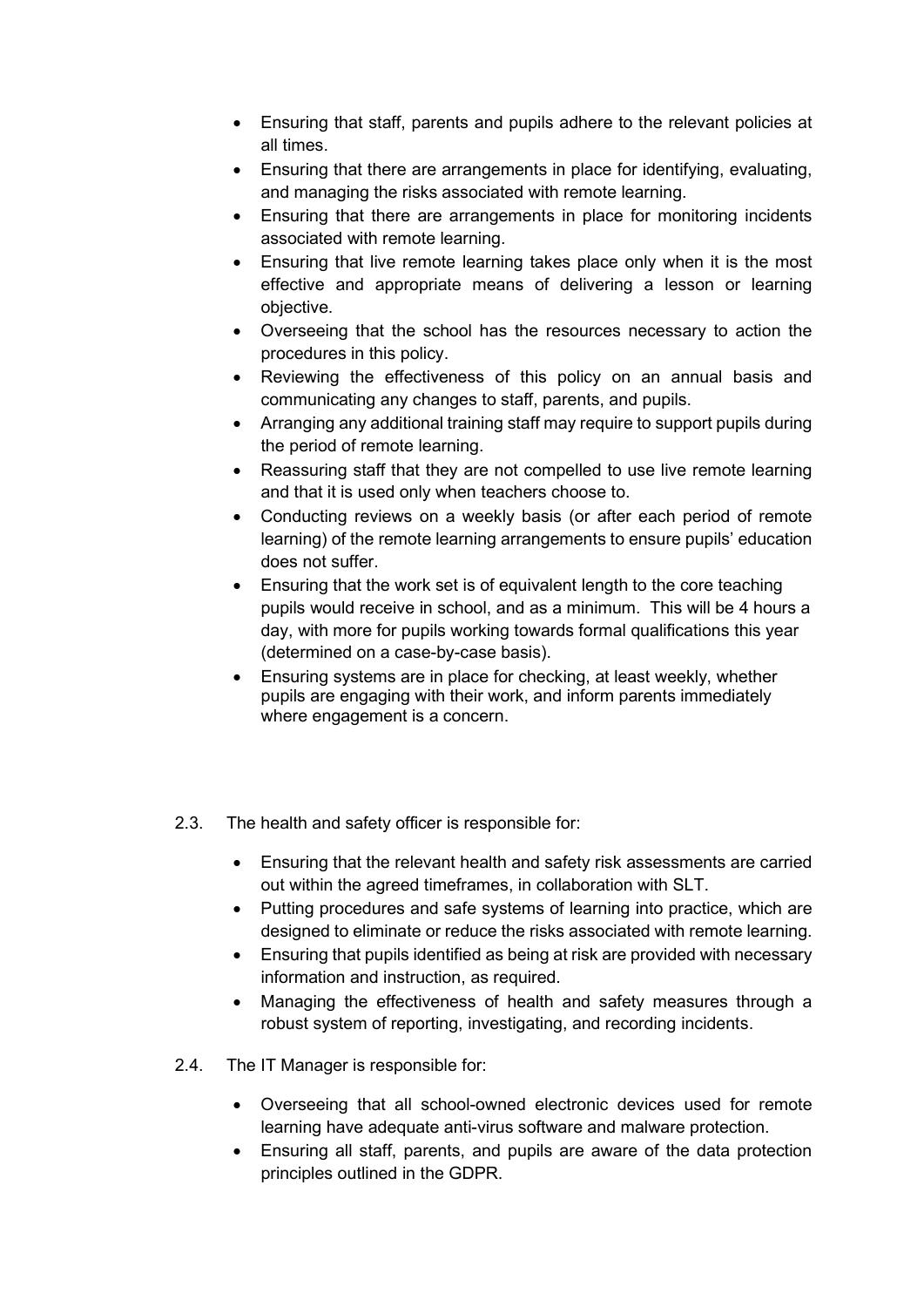- Ensuring that all computer programs used for remote learning are compliant with the GDPR and the Data Protection Act 2018.
- Overseeing that any ICT equipment used for remote learning is resilient and can efficiently recover lost data.
- Arranging the procurement of School equipment or technology required for staff to teach remotely and for pupils to learn from home.
- 2.5. The DSL is responsible for:
	- Attending and arranging, where necessary, any safeguarding meetings that occur during the remote learning period.
	- Liaising with the ICT technicians to ensure that all technology used for remote learning is suitable for its purpose and will protect pupils online.
	- Identifying vulnerable pupils who may be at risk if they are learning remotely.
	- Ensuring that child protection plans are enforced while the pupil is learning remotely, and liaising with the headteacher and other organisations to make alternate arrangements for pupils who are at a high risk, where required.
	- Identifying the level of support or intervention required while pupils learn remotely and ensuring appropriate measures are in place.
	- Liaising with relevant individuals to ensure vulnerable pupils receive the support required during the period of remote working, ensuring all safeguarding incidents are adequately recorded and reported.
- 2.6. The SBM is responsible for:
	- Ensuring that the school has adequate insurance to cover all remote working arrangements.
- 2.7. The ICT team are responsible for:
	- Ensuring that all school-owned devices used for remote learning have suitable anti-virus software installed, have a secure connection, can recover lost work, and allow for audio and visual material to be recorded, where required.
	- Ensuring that any programs or networks used for remote learning can effectively support a large number of users at one time, where required, e.g. undertaking 'stress' testing.
	- Working with the SLT / teaching teams to ensure that the equipment and technology used for learning remotely is accessible to all pupils and staff.
- 2.8. Staff members Leading Learning are responsible for:
	- Set assignments so that pupils have meaningful and ambitious work each day in a number of different subjects, in accordance with agreed remote learning timetables.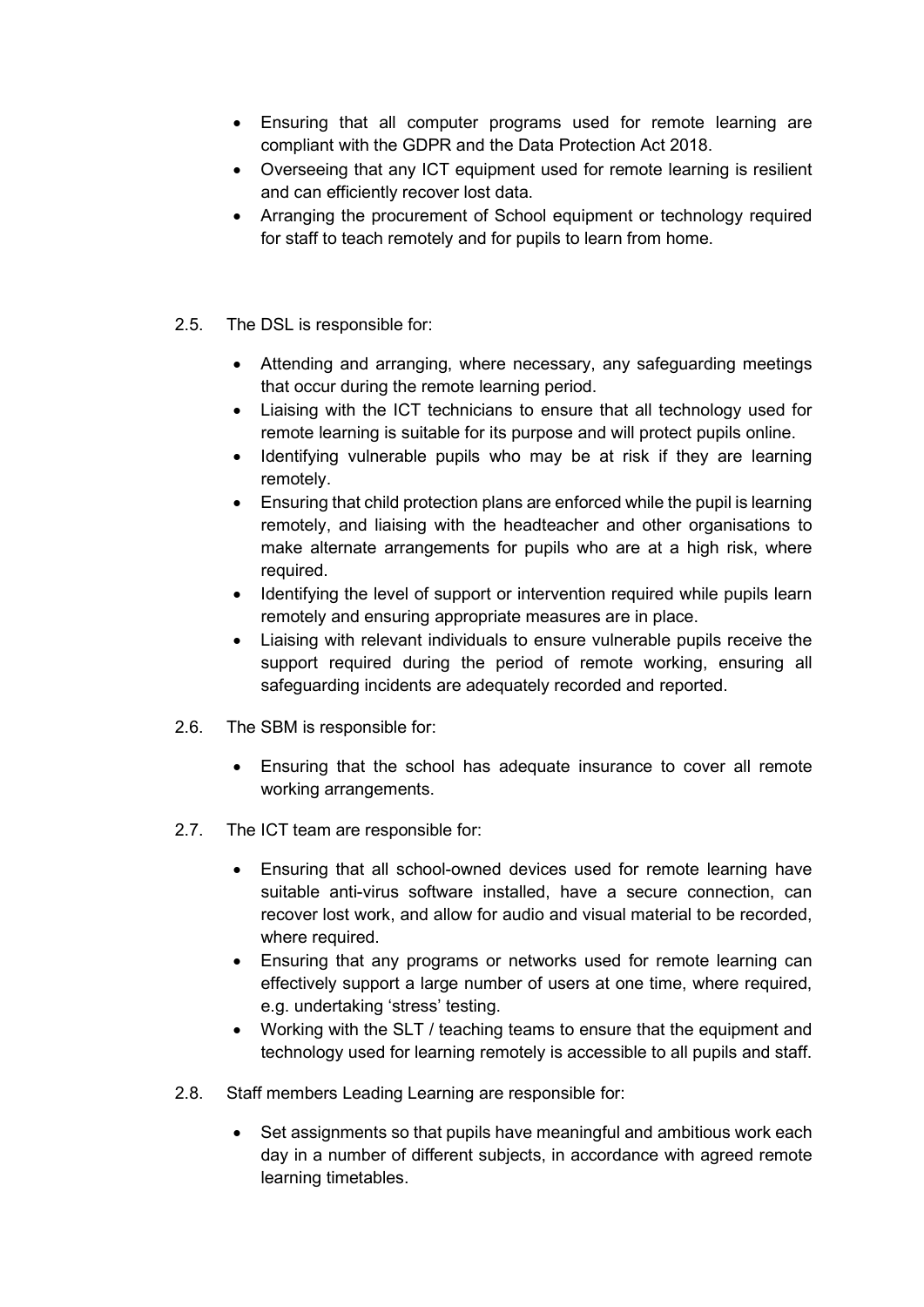- Deliver a planned, coherent and well-sequenced curriculum which allows skills to be built incrementally, and/or activities that promote positive wellbeing of pupils as required, during the implementation of the recovery curriculum.
- Providing frequent, clear explanations of new content, delivered by a teacher or through high-quality curriculum resources or videos.
- Determining how well pupils are progressing through the curriculum using questions and other suitable tasks, and provide feedback, at least weekly, using digitally facilitated or whole-class feedback where appropriate.
- Be clear on how regularly work will be checked (set out in paragraphs 8.1 and 8.2)
- Adjusting the pace or difficulty of what is being taught in response to questions or assessments, including, where necessary, revising material or simplifying explanations to ensure pupils' understanding.
- Adjusting the content of the lesson to address pupil wellbeing, as and when the need arises.
- When sharing a screen, ensuring that all visible information (including other tabs) are appropriate for pupils to see.
- Ensuring that no live remote lessons are conducted on a 1:1 basis.
- Only deliver live remote learning to pupils through their school e-mail account / log-in. Do not accept any other accounts into live remote learning sessions.
- Adhering to this policy at all times during periods of remote learning.
- Reporting any health and safety incidents to the health and safety officer and asking for guidance as appropriate.
- Reporting any safeguarding incidents to the DSL and asking for guidance as appropriate.
- Taking part in any training conducted to meet the requirements of this policy, including training on how to use the necessary electronic equipment and software.
- Reporting any dangers or potential dangers they identify, as well as any concerns they may have about remote learning, to SLT.
- Reporting any defects on school-owned equipment used for remote learning to a member of the ICT support team.
- Adhering to the Staff Code of Conduct at all times.
- Liaising with the ICT support team to ensure that the technology used for remote learning is accessible to all pupils and that reasonable adjustments are made where required.
- Ensuring that pupils with EHC plans continue to have their needs met while learning remotely, and liaising with the headteacher and other organisations to make any alternate arrangements for pupils with EHC plans and IHPs.
- Identifying any additional support or intervention that is required while pupils learn remotely.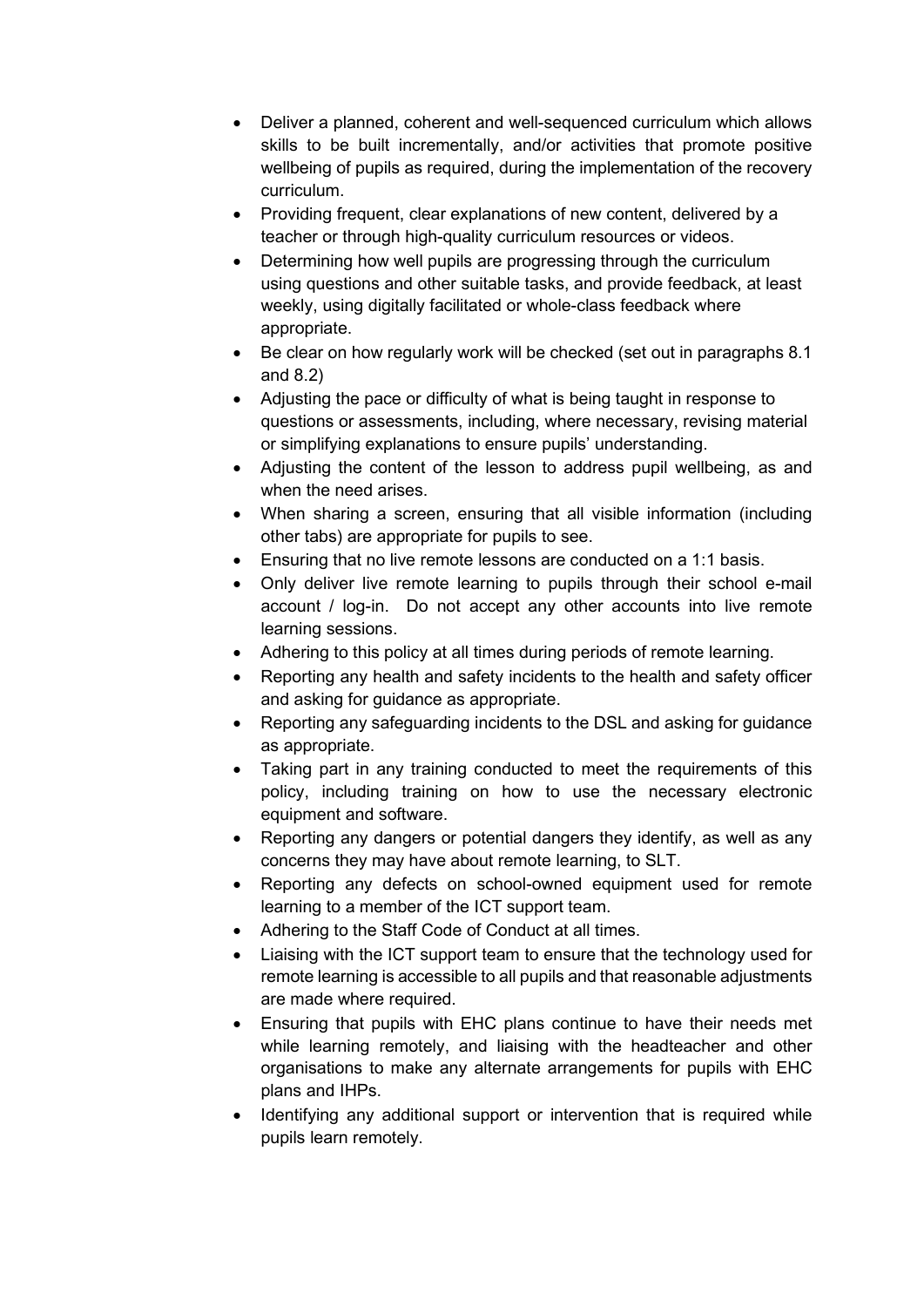- Ensuring that the provision put in place for pupils reflected upon throughout the duration of the remote learning period and fed back to line managers, Key Stage Leads or SLT as appropriate.
- Adhering to all expectations outlined in paragraphs 5.3 and 5.4 of this document.
- 2.9. Support Staff are responsible for:
	- Ensuring that no live remote lessons are conducted on a 1:1 basis.
	- When sharing a screen, ensuring that all visible information (including other tabs) are appropriate for pupils to see.
	- Adhering to this policy at all times during periods of remote learning.
	- Reporting any health and safety incidents to the health and safety officer and asking for guidance as appropriate.
	- Reporting any safeguarding incidents to the DSL and asking for guidance as appropriate.
	- Taking part in any training conducted to meet the requirements of this policy, including training on how to use the necessary electronic equipment and software.
	- Reporting any dangers or potential dangers they identify, as well as any concerns they may have about remote learning, to SLT.
	- Reporting any defects on school-owned equipment used for remote learning to a member of the ICT support team.
	- Adhering to the Staff Code of Conduct at all times.
	- Adhering to all expectations outlined in paragraphs 5.3 and 5.4 of this document.
- 2.10. Parents are responsible for:
	- Adhering to this policy at all times during periods of remote learning.
	- Ensuring their child is supported to learn remotely as set out in paragraphs 10.1 and 10.2 of this policy, and that the schoolwork set is completed on time and to the best of their child's ability.
	- Reporting any technical issues to the school as soon as possible.
	- Ensuring that their child has access to remote learning material as set out in paragraphs 10.1 and 10.2.
	- Reporting any absence in line with the terms set out in paragraph 10.6.
	- Ensuring their child uses the equipment and technology used for remote learning as intended.
	- Adhering to any parental guidelines as communicated by the school at all times.
	- Promote independent learning by allowing pupils to access lessons with as little support as possible.
	- Support their child in adhering to pupil responsibilities as appropriate, including those outlined in paragraphs 5.3 and 5.4 of this document.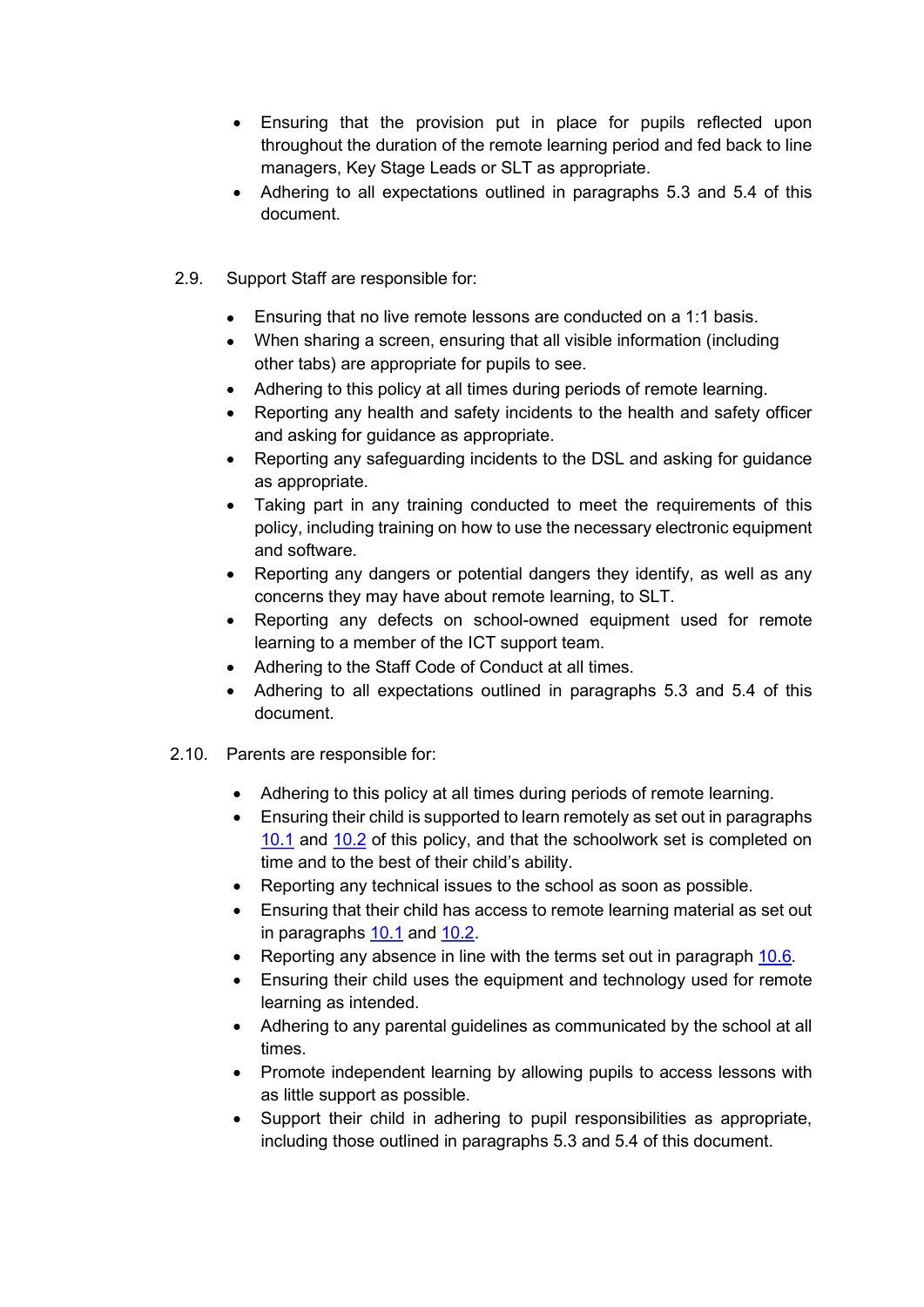- Teams 'chats' remain live after sessions have ended. Parents / carers are responsible for monitoring the contents of their child's comments when staff are not present. Please note that all logs of chats will be retrievable for relevant staff to use at any time.
- 2.11. Pupils are responsible for (with support from parents / carers if required and appropriate):
	- Adhering to this policy at all times during periods of remote learning.
	- **Ensuring they are available to learn remotely as set out in paragraphs 10.1** and 10.2 of this policy, and that their schoolwork is completed on time and to the best of their ability.
	- Reporting any technical issues to their teacher as soon as possible.
	- Ensuring they have access to remote learning material and notifying a responsible adult if they do not have access.
	- Notifying a responsible adult if they are feeling unwell or are unable to complete the schoolwork they have been set.
	- Ensuring they use any equipment and technology for remote learning as intended.
	- Adhering to expectations outlined in paragraphs 5.3 and 5.4 of this document.
	- Adhering to the Behaviour Policy at all times.

#### 3. Resources

#### Learning materials

- 3.1. The school will accept a range of different teaching methods during remote learning to help explain concepts and address misconceptions easily. For the purpose of providing remote learning, the following are examples of resources that the school may make use of:
	- Work booklets
	- $\bullet$  Fmail
	- Microsoft Teams
	- Educational websites such as Purple Mash and My Maths
	- Reading tasks
	- Pre-recorded video or audio lessons
- 3.2. Teachers will review the DfE's list of online education resources and utilise these tools as necessary, in addition to existing resources.
- 3.3. Reasonable adjustments will be made to ensure that all pupils have access to the resources needed for effective remote learning.
- 3.4. Teachers will ensure the programmes chosen for online learning have a range of accessibility features where possible, e.g. voice-to-text conversion, to support pupils with SEND.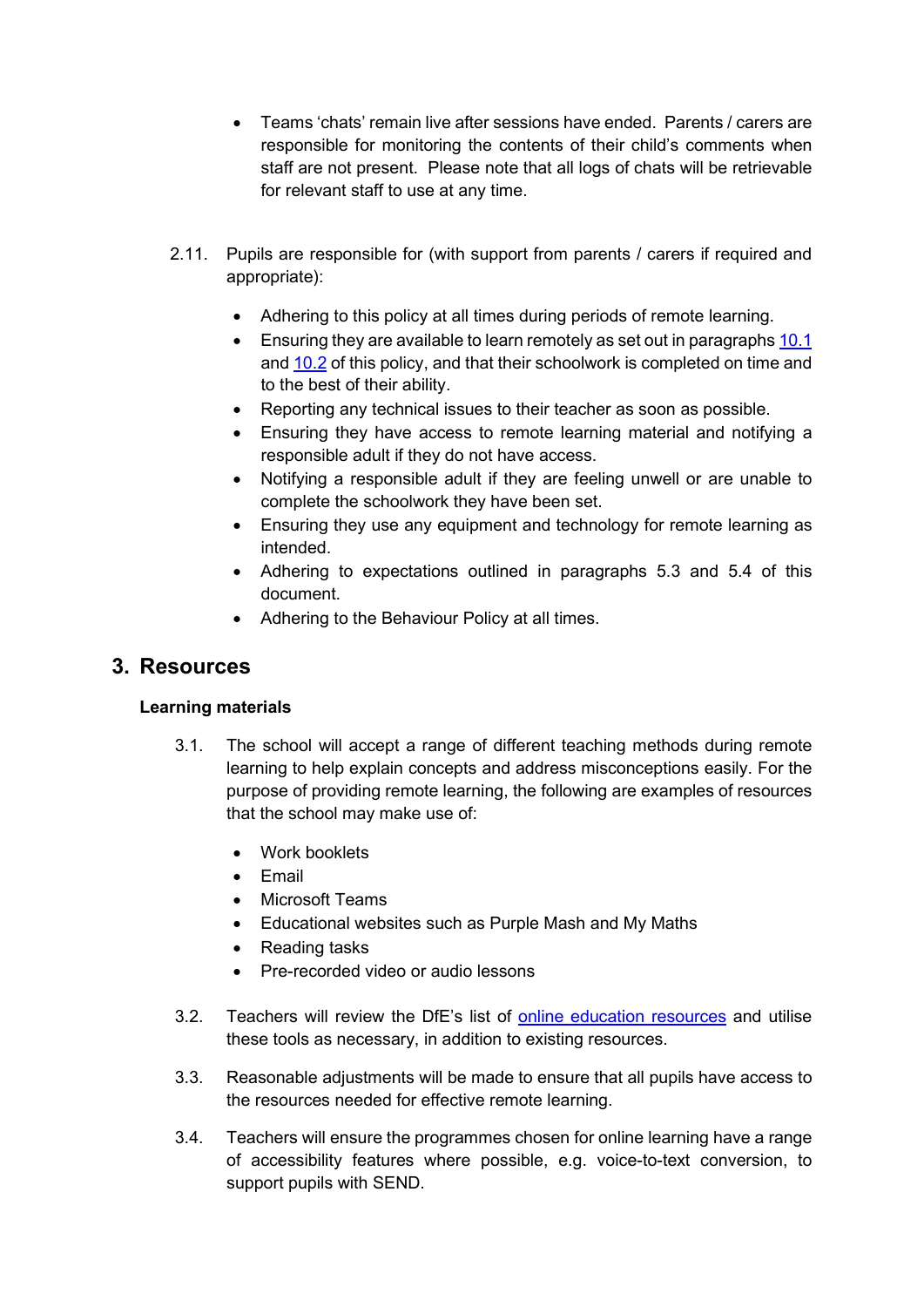- 3.5. Southall School recognises that interactive lessons are most effective in aiding pupils' motivation and academic progression and, to this effect, teachers will ensure they regularly recreate aspects of in-person interactivity (where appropriate to the needs of the pupils), e.g. live classes with questioning, eliciting and reflective discussion, to the best of their ability.
- 3.6. Southall School will review the resources pupils have access to and adapt learning to account for all pupils needs by using a range of different formats, e.g. providing work on PDFs which can easily be printed from a mobile device where required.
- 3.7. Work packs will be made available for pupils who do not have access to a printer – these packs will be distributed / collected in accordance with guidelines relating to the specific situation. This will be communicated with parents / carers in a timely manner.
- 3.8. Teaching staff will liaise with all appropriate members of staff to ensure all pupils remain fully supported for the duration of the remote learning period.
- 3.9. Learning materials will be provided by teaching teams that are carefully planned to meet the SEND needs of pupils. This may be supplemented with additional support where required. e.g. phone calls home
- 3.10. Any issues with remote learning resources will be reported as soon as possible to the relevant member of staff.
- 3.11. Pupils will be required to use their own or family-owned equipment to access remote learning resources, unless the school agrees to provide or loan equipment, e.g. laptops.
- 3.12. For pupils who cannot access digital devices at home, the school will, where possible, apply for technology support through their Local Authority.
- 3.13. Pupils and parents will be required to maintain the upkeep of any equipment they use to access remote learning resources.
- 3.14. Teaching staff will oversee academic progression for the duration of the remote learning period and will mark and provide feedback on work in line with section 7 of this policy.
- 3.15. The arrangements for any 'live' classes, e.g. remote lessons, will be communicated via email no later than one day before the allotted time and kept to a reasonable length of no more than 45 minutes per session.
- 3.16. The ICT team are not responsible for providing technical support for equipment that is not owned by the school.

#### Food provision

3.17. Where applicable, the school may provide the following provision for pupils who receive FSM: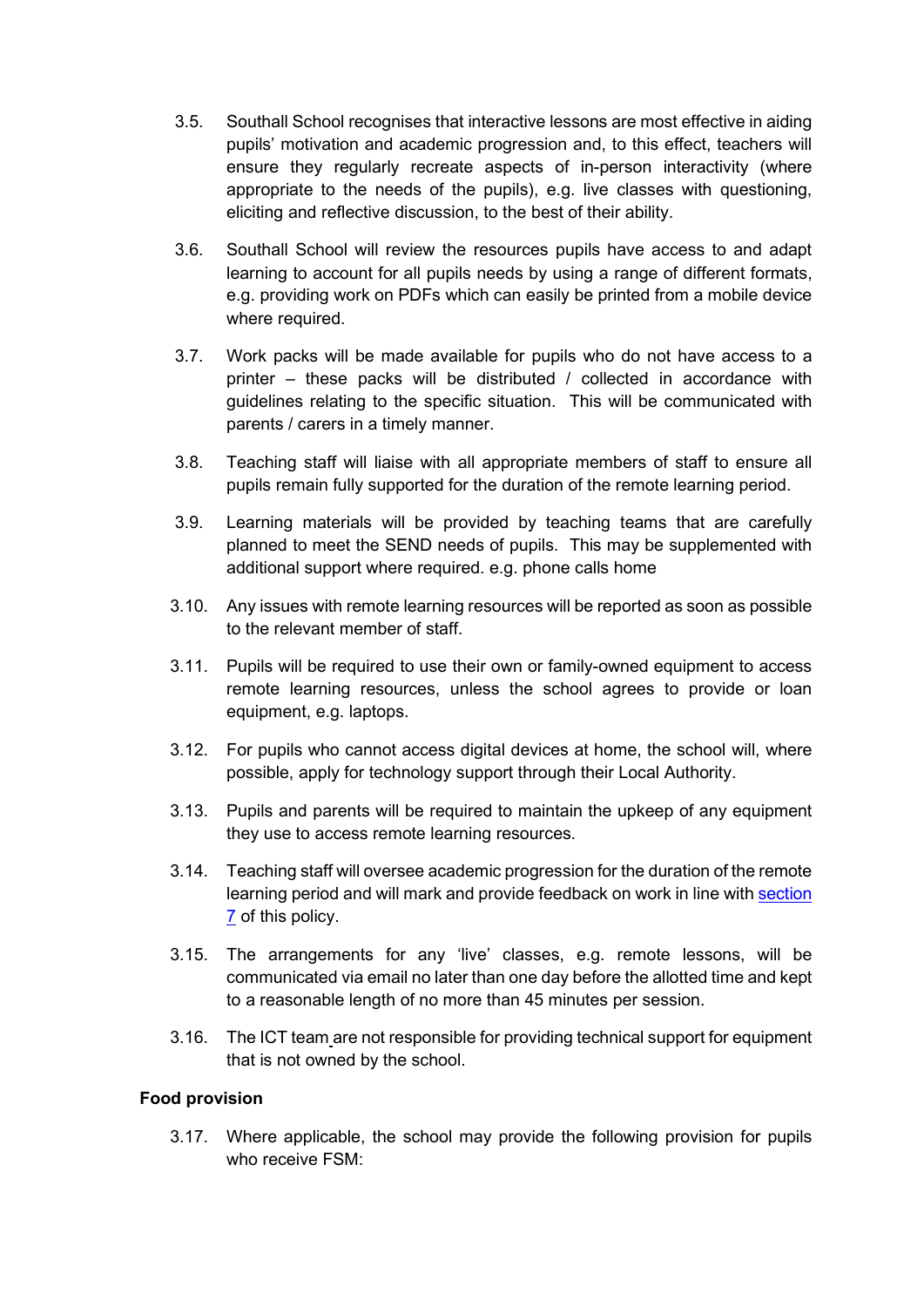• Providing vouchers to families either digitally or by post

#### Costs and expenses

- 3.18. The school will not contribute to any household expenses incurred while pupils learn remotely, e.g. heating, lighting, or council tax.
- 3.19. The school will not reimburse any costs for travel between pupils' homes and the school premises.
- 3.20. The school will not reimburse any costs for childcare.
- 3.21. If a pupil is provided with school-owned equipment, the pupil and their parent will sign and adhere to the Acceptable Use Policy prior to commencing remote learning.

## 4. Remote learning in accredited subjects

- 4.1. In carrying out remote learning for accredited subjects, Southall School aim to ensure that blended learning delivery meets the guidelines set by the awarding organisation at all times. Southall School also aim to ensure that assessment methodology is valid, reliable and does not disadvantage any group or individual learners.
- 4.2. Southall School aim to achieve this by:
	- Ensuring that remote learning sessions are adequately staffed to effectively support learners.
	- Feedback on assignments or task take place in line with course guidelines through verbal or email feedback, SharePoint (or other similar file sharing platform) marking or using marking integrated on learning platforms (e.g. Purple Mash).
	- Ensuring that assignments are set and outlined during face-to-face sessions, with deadlines communicated clearly – ideally verbally and in writing.
	- Putting additional emphasis on verifying that work has been completed by the learner, during internal quality assurance and moderation.
	- Maintain and store securely all assessment and internal verification records in accordance with Pearson Centre Agreement.

## 5. Online safety

- 5.1. This section of the policy will be enacted in conjunction with the school's Acceptable Use Policy.
- 5.2. Where possible, all interactions will be logged and public.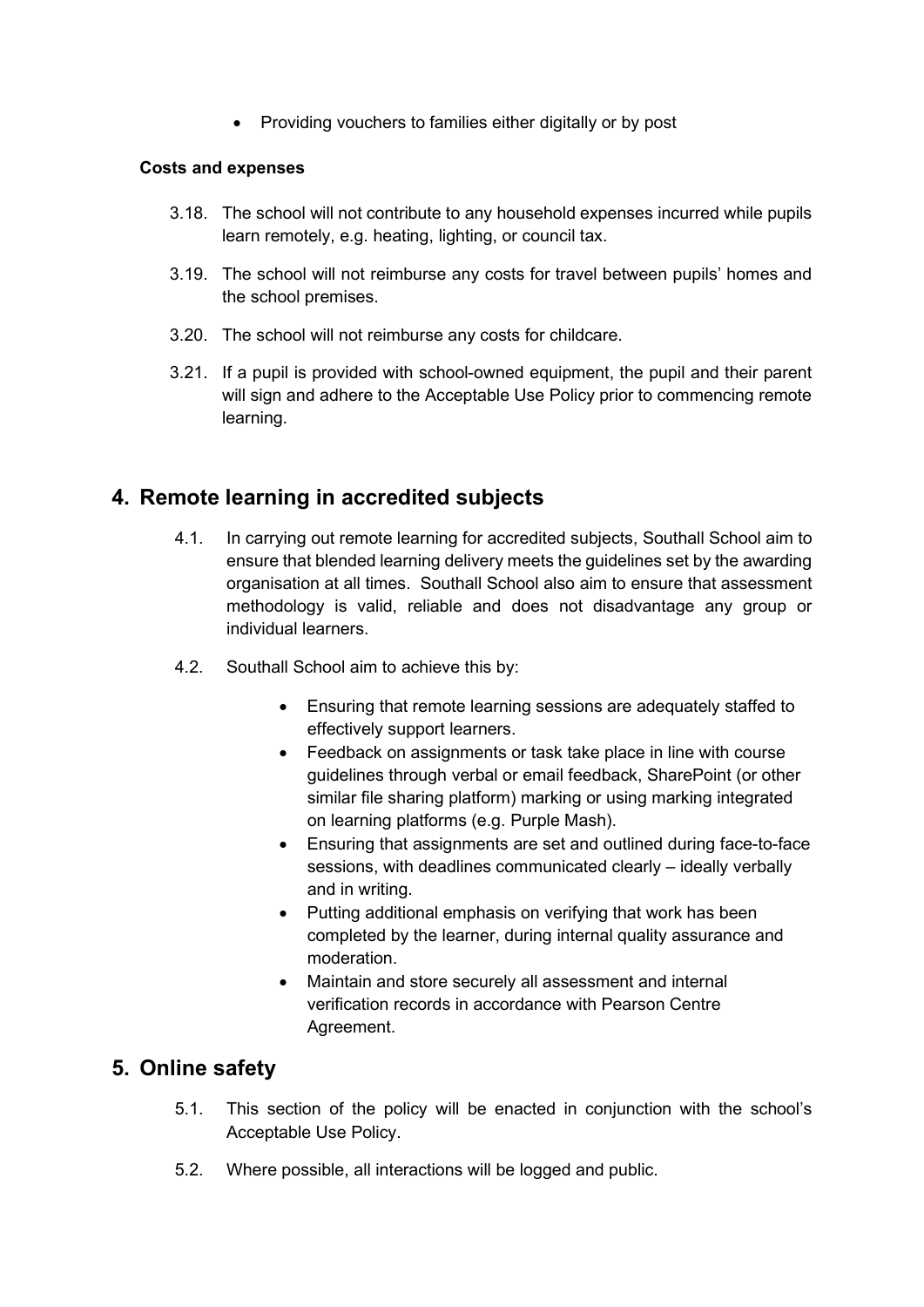- 5.3. All staff and pupils using video communication must:
	- Communicate in groups one-to-one sessions are not permitted.
	- Wear school appropriate clothing this includes others in their household.
	- Be situated in a suitable 'public' living area within the home with an appropriate background – 'private' living areas within the home, such as bedrooms, are not permitted during video communication.
	- Use appropriate language this includes others in their household.
	- Maintain the standard of behaviour expected in school.
	- Use the necessary equipment and computer programs as intended.
	- Not record, store, or distribute video material including screenshots (e.g. snipping tool) without permission.
	- Ensure they have a stable connection to avoid disruption to lessons.
	- Always remain aware that they are visible.
- 5.4. All staff and pupils using audio communication must:
	- Use appropriate language this includes others in their household.
	- Maintain the standard of behaviour expected in school.
	- Use the necessary equipment and computer programs as intended.
	- Not record, store, or distribute audio material without permission.
	- Ensure, to the best of their ability, they have a stable connection to avoid disruption to lessons.
	- Always remain aware that they can be heard.
- 5.5. In instances where pupils are not using devices or software as intended, Southall School Behaviour Policy will be followed.
- 5.6. Where work is not being completed by a pupil who has been provided a school device to work on, Southall School reserve the right to reclaim this device and reallocate it.
- 5.7. Southall School will risk assess the technology used for remote learning and ensure that there are no privacy issues or scope for inappropriate use.
- 5.8. Southall School will consult with parents at least two weeks prior to the period of remote learning about what methods of delivering remote teaching are most suitable – alternate arrangements will be made where necessary.
- 5.9. Southall School will ensure that all school-owned equipment and technology used for remote learning has suitable anti-virus software installed, can establish secure connections, can recover lost work, and allows for audio and visual material to be recorded or downloaded, where required.
- 5.10. The school will communicate to parents via letter or email about any precautionary measures that need to be put in place if their child is learning remotely using their own/family-owned equipment and technology, e.g. ensuring that their internet connection is secure.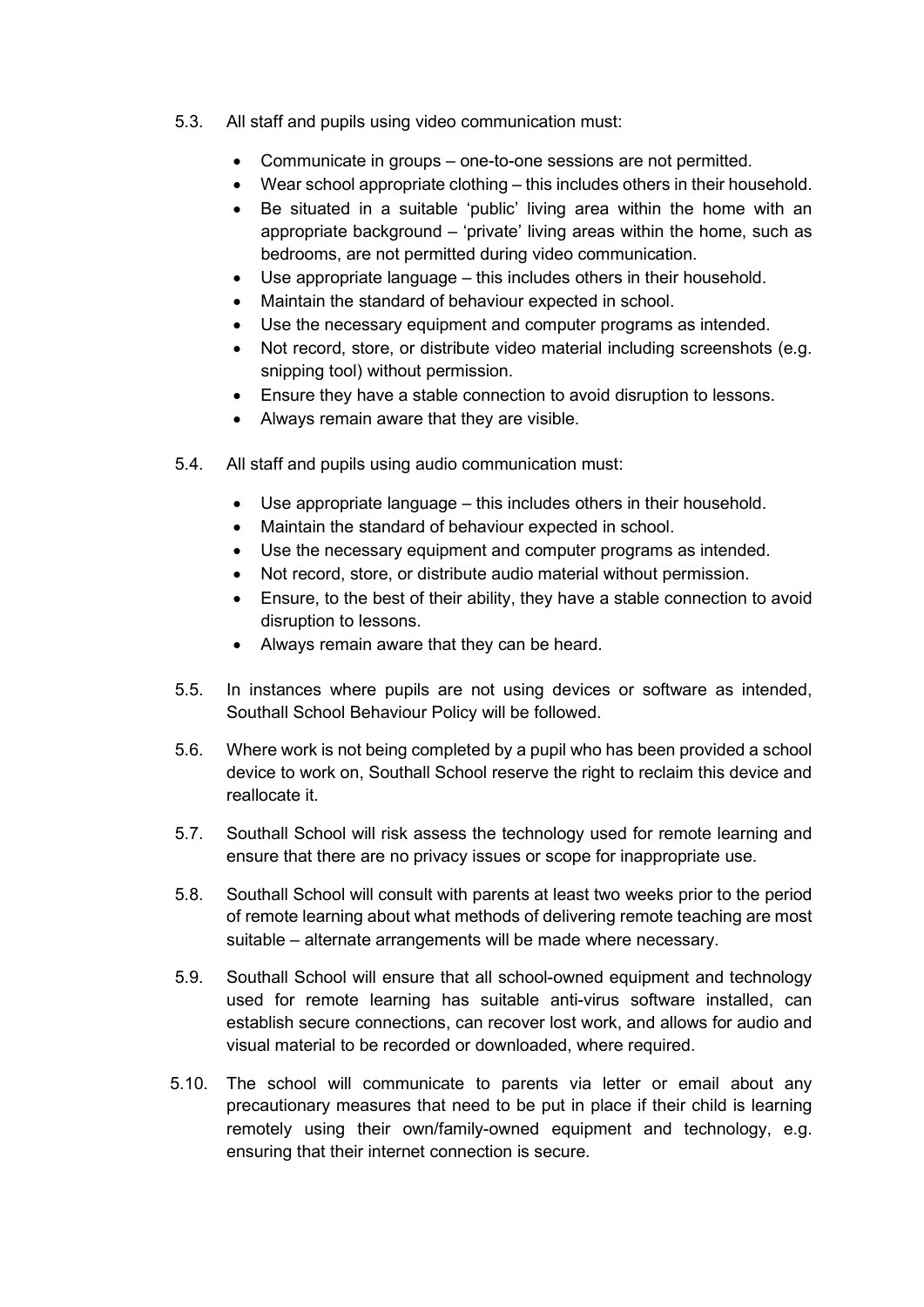- 5.11. During the period of remote learning, the school will maintain regular contact with parents to:
	- Reinforce the importance of children staying safe online.
	- Ensure parents are aware of what their children are being asked to do, e.g. sites they have been asked to use and staff they will interact with.
	- Encourage them to set age-appropriate parental controls on devices and internet filters to block malicious websites.
	- Direct parents to useful resources to help them keep their children safe online.
	- Check on the wellbeing of pupils.
- 5.12. The school will not be responsible for providing access to the internet off the school premises and will not be responsible for providing online safety software, e.g. anti-virus software, on devices not owned by the school.

# 6. Safeguarding

- 6.1. This section of the policy will be enacted in conjunction with the school's Child Protection and Safeguarding Policy, which has been updated to include safeguarding procedures in relation to remote working.
- 6.2. The DSL and/or safeguarding team will identify 'vulnerable' pupils (pupils who are deemed to be vulnerable or are at risk of harm) via RAG rated risk assessment prior to the period of remote learning.
- 6.3. The DSL will arrange for regular contact to be made with all pupils. Vulnerable pupils will be contacted more regularly.
- 6.4. Phone calls made to pupils will be made using school phones where possible. Where not possible, personal phones will be used only if staff are happy to do so and their phone numbers will be protected by prefixing outgoing calls with 141.
- 6.5. The DSL will arrange for regular contact with pupils once per week at minimum, with additional contact for vulnerable pupils, including home visits, arranged where required / possible in relation to COVID restrictions.
- 6.6. Targeted contact with vulnerable pupils will be recorded, it will be suitably stored in line with the Records Management Policy.
- 6.7. The DSL will keep in contact with vulnerable pupils' social workers or other care professionals during the period of remote working, as required.
- 6.8. All home visits will:
	- Have at least one suitably trained individual present.
	- Be undertaken by additional members of staff if necessary to comply with an individual pupil's risk assessment.
	- Where incidents occur, staff will remove themselves from the situation.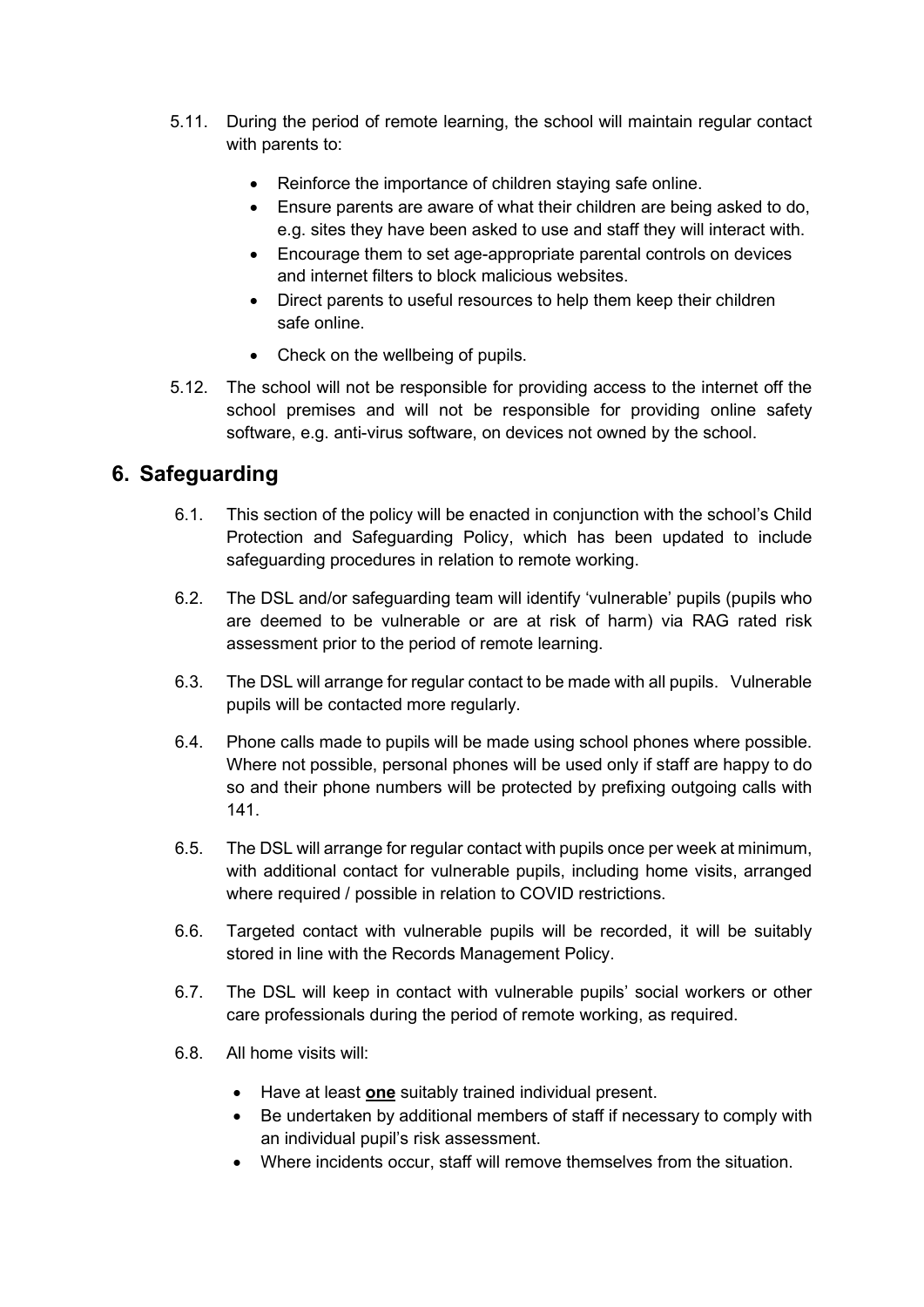- These incidents will be suitably recorded and the records stored so that the DSL has access to them.
- Actively involve the pupil.
- 6.9. Vulnerable pupils will be provided with a means of contacting the DSL, their deputy, or any other relevant member of staff – this arrangement will be set up by the DSL prior to the period of remote learning.
- 6.10. The DSL will meet (in person or remotely) with the relevant members of staff once per week to discuss new and current safeguarding arrangements for vulnerable pupils learning remotely.
- 6.11. All members of staff will report any safeguarding concerns to the DSL immediately.
- 6.12. Pupils and their parents will be encouraged to contact the DSL if they wish to report safeguarding concerns, e.g. regarding harmful or upsetting content or incidents of online bullying. The school will also signpost families to the practical support that is available for reporting these concerns.

## 7. Data protection

- 7.1. This section of the policy will be enacted in conjunction with the school's Data Protection Policy.
- 7.2. Staff members will be responsible for adhering to the GDPR when teaching remotely and will ensure the confidentiality and integrity of their devices at all times.
- 7.3. Sensitive data will only be transferred between devices if it is necessary to do so for the purpose of remote learning and teaching.
- 7.4. Any data that is transferred between devices will be suitably encrypted or have other data protection measures in place so that if the data is lost, stolen, or subject to unauthorised access, it remains safe until recovered.
- 7.5. Parents' and pupils' up-to-date contact details will be collected prior to the period of remote learning.
- 7.6. All contact details will be stored in line with the Data Protection Policy and retained in line with the Records Management Policy.
- 7.7. The school will not permit paper copies of contact details to be taken off the school premises.
- 7.8. Pupils are not permitted to let their family members or friends use any schoolowned equipment which contains personal data.
- 7.9. Any breach of confidentiality will be dealt with in accordance with the school's Data Protection and Disciplinary Policies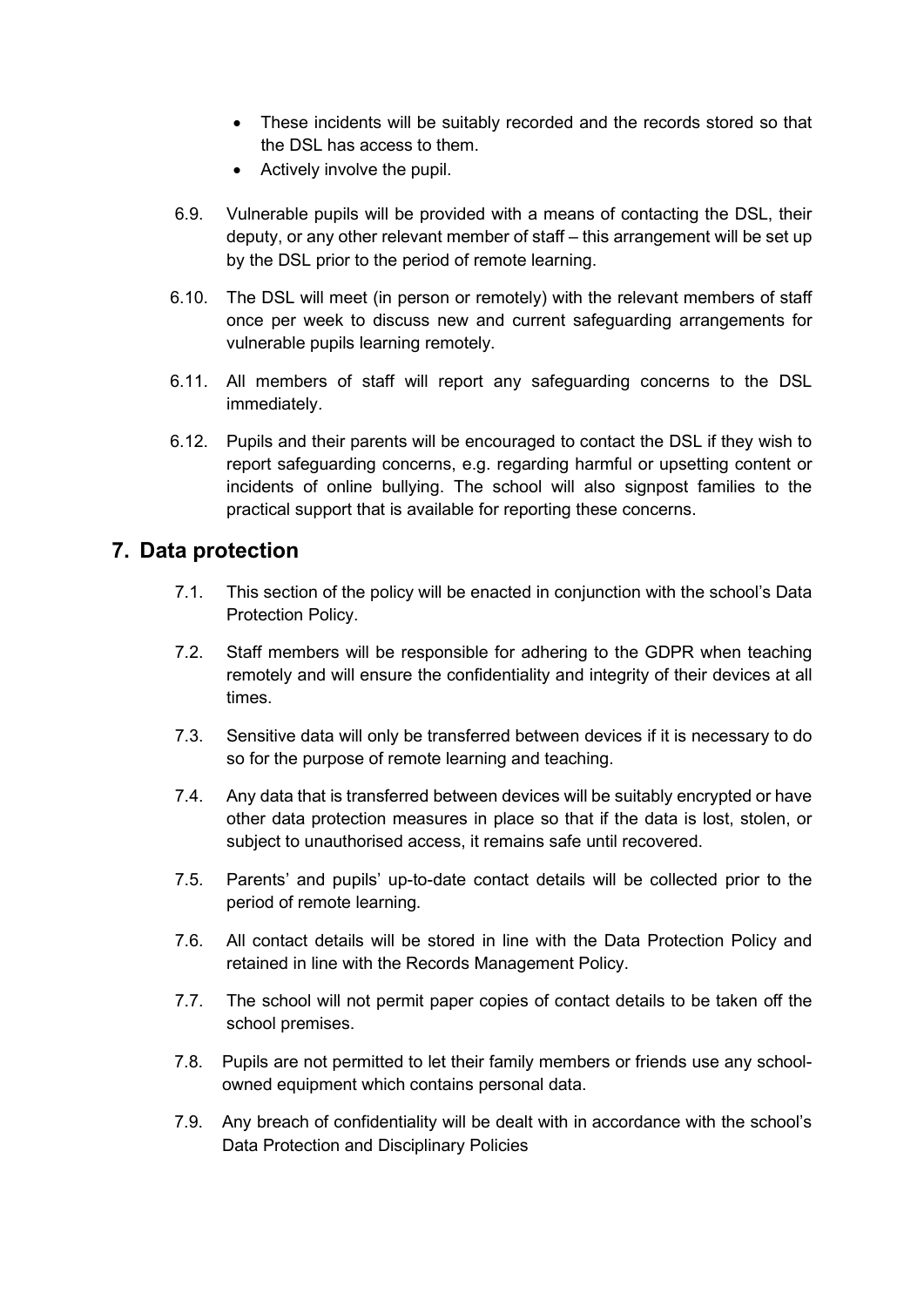7.10. Any intentional breach of confidentiality will be dealt with in accordance with the school's Behaviour Policy or the Disciplinary Policy and Procedure.

# 8. Marking and feedback

- 8.1. All schoolwork completed through remote learning must be:
	- Completed to the best of the pupil's ability and returned to the relevant member of teaching staff via e-mail (if appropriate).
	- The pupil's own work.
	- Marked in line with the Marking Policy and at least weekly. Staff will continue to use live verbal feedback where possible.
	- Returned to the pupil, once marked, by an agreed date (if appropriate).
- 8.2. Southall School expects pupils and staff to maintain a good work ethic during the period of remote learning. For pupils, this is superseded by the need to ensure pupil mental health and wellbeing. Parents / carers should contact school immediately if remote learning is having a negative effect on pupil wellbeing or mental health.
- 8.3. Pupils are accountable for the completion of their own schoolwork teaching staff will contact parents via phone or e-mail if their child is not completing their schoolwork or their standard of work has noticeably decreased, to determine how school can support.
- 8.4. Teaching staff will monitor the academic progress of pupils with and without access to the online learning resources and discuss additional support or provision with SLT as soon as possible.
- 8.5. The school accepts a variety of formative assessment and feedback methods, e.g. through quizzes and other digital tools from teachers, and will support them with implementing these measures for remote learning where possible.
- 8.6. The school will log participation in remote education, and this together with and progress measures will be reported to parents via the usual school reports. If there is a concern this will be raised individually via phone or e-mail.
- 8.7. The school will consider ways to use feedback to secure consistent engagement with remote material, e.g. introducing a newsletter sent to parents and pupils which displays exemplary work and rewards engagement or outcomes.

# 9. Health and safety

- 9.1. This section of the policy will be enacted in conjunction with the school's Health and Safety Policy.
- 9.2. Teaching staff and/or ICT technicians will ensure pupils are shown how to use the necessary equipment and technology safely and correctly prior to the period of remote learning.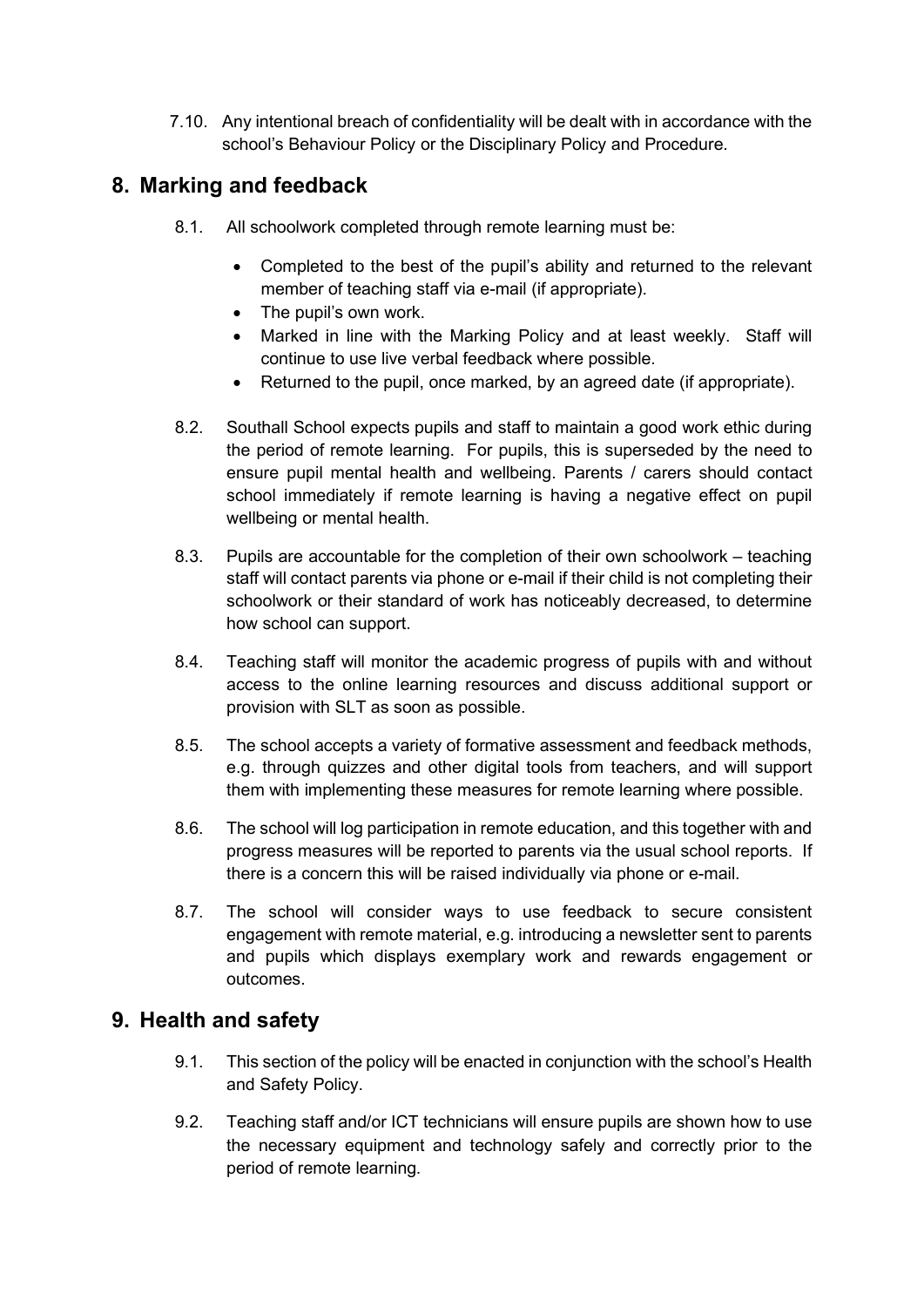- 9.3. If using electronic devices during remote learning, pupils will be encouraged to take a five-minute screen break every hour.
- 9.4. School will support more regular or more prolonged screen breaks for pupils with medical conditions or learning needs, who require more frequent screen breaks.
- 9.5. If any incidents or near-misses occur in a pupil's home, they or their parents are required to report these to the health and safety officer or other relevant member of staff immediately so that appropriate action can be taken.

#### 10. School day and absence

- 10.1. Timetables for remote learning will be communicated with pupils, parents and carers prior to the commencement of a period of remote learning.
- 10.2. Pupils will be present for remote learning by the time stated for each lesson on their given timetable. In between live online sessions where possible, pupils should begin working on other remote learning tasks provided at 9:00am and cease their remote learning at 3:00pm from Monday to Friday, with the exception of breaks and lunchtimes (as outlined in paragraph 10.3). Where parents / carers determine this is detrimental to pupil wellbeing. Parents / carers should contact school as soon as possible in this instance.
- 10.3. Lunchtimes can be flexible and breaks can take place throughout the day and can occur as frequently as is required to ensure pupil wellbeing is maintained and engagement in learning is possible. School recognise that this will differ significantly depending on pupils needs and parents / carers should ensure that pupils are engaging to the fullest appropriate degree possible.
- 10.4. Pupils are not expected to do schoolwork during the times outlined in paragraph 10.3
- 10.5. Pupils with SEND or additional medical conditions who require more regular breaks, e.g. sensory breaks, are not expected to do schoolwork during their breaks.
- 10.6. Pupils who are unwell are not expected to be present for remote working until they are well enough to do so.
- 10.7. Parents will inform the home learning team no later than 9:00am if their child is unwell.
- 10.8. The school will monitor absence and lateness to school. During periods of remote learning Southall School will:
	- Consider individual needs / circumstances that may impact attendance to remote sessions.
	- Consider where being unable to attend school may affect pupil mental health and wellbeing to the point where engagement in remote learning is not a priority.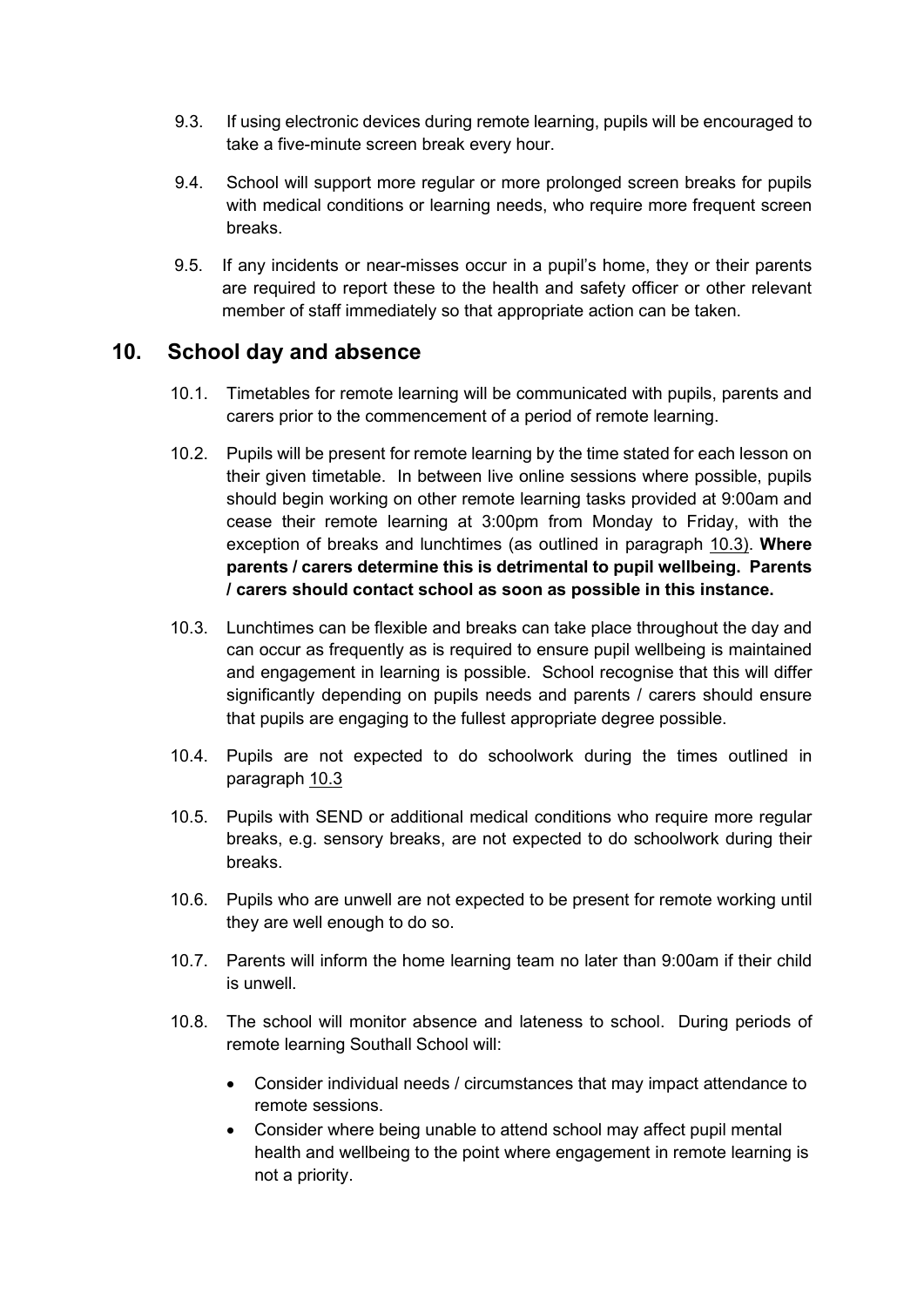Consider where learning or expectations can be adapted to promote engagement in an offer that promotes positive mental health and wellbeing, as outlined in the School Improvement Plan.

## 11. Communication

- 11.1. The school will ensure adequate channels of communication are arranged in the event of an emergency.
- 11.2. The school will communicate with parents via letter, text message, phone call and/or the school website about remote learning arrangements as soon as possible.
- 11.3. SLT will communicate with staff as soon as possible via email about any remote learning arrangements.
- 11.4. Members of staff involved in remote teaching will ensure they have a working mobile device that is available to take phone calls during their agreed working hours.
- 11.5. The school understands that pupils learning remotely have the right to privacy out-of-hours and should be able to separate their school and home lives – communication is only permitted during school hours.
- 11.6. Members of staff are encouraged to contact their line manager, Key Stage Leader or SLT at least weekly to communicate regarding any issues with remote learning.
- 11.7. As much as possible, communication with pupils and their parents will take place within the school hours outlined in section 9.
- 11.8. Pupils will have verbal contact with a member of school staff at least once per week via phone call, Microsoft Teams or through welfare checks. This may be more frequent if pupils are identified as vulnerable.
- 11.9. Parents and pupils will inform the relevant member of staff as soon as possible if schoolwork cannot be completed.
- 11.10. Issues with remote learning or data protection will be communicated to the pupils' teacher, DSL or SLT as soon as possible so they can investigate and resolve the issue.
- 11.11. The pupils' teacher will keep parents and pupils informed of any changes to the remote learning arrangements or the schoolwork set.
- 11.12. SLT will review the effectiveness of communication on a weekly (if a sustained period of remote learning), or after each period of remote learning and ensure measures are put in place to address gaps or weaknesses in communication.

## 12. Monitoring and review

12.1. This policy will be reviewed on an annual basis by the Deputy Headteacher.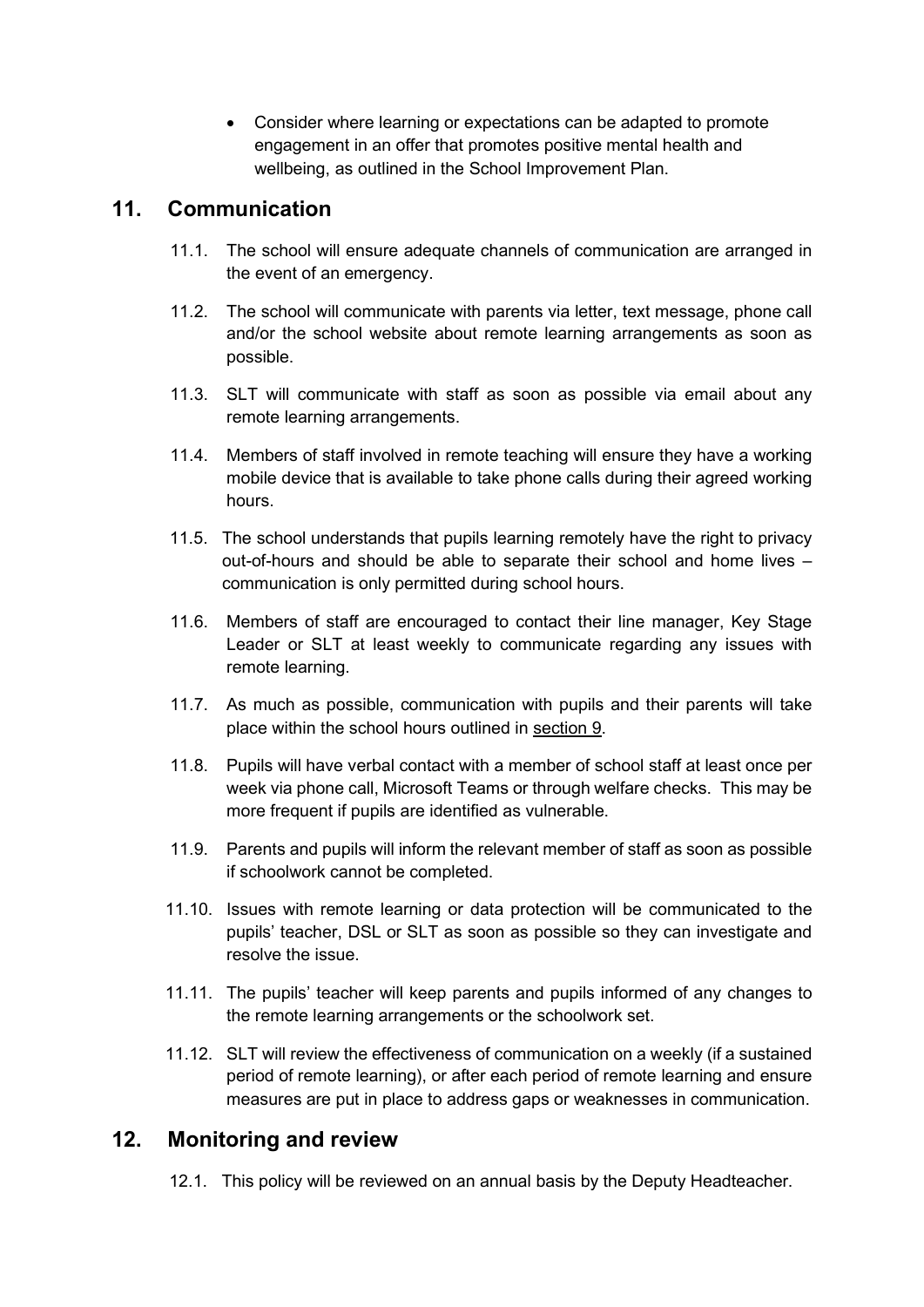- 12.2. Any changes to this policy will be communicated to all members of staff and other stakeholders.
- 12.3. The next scheduled review date for this policy is November 2021.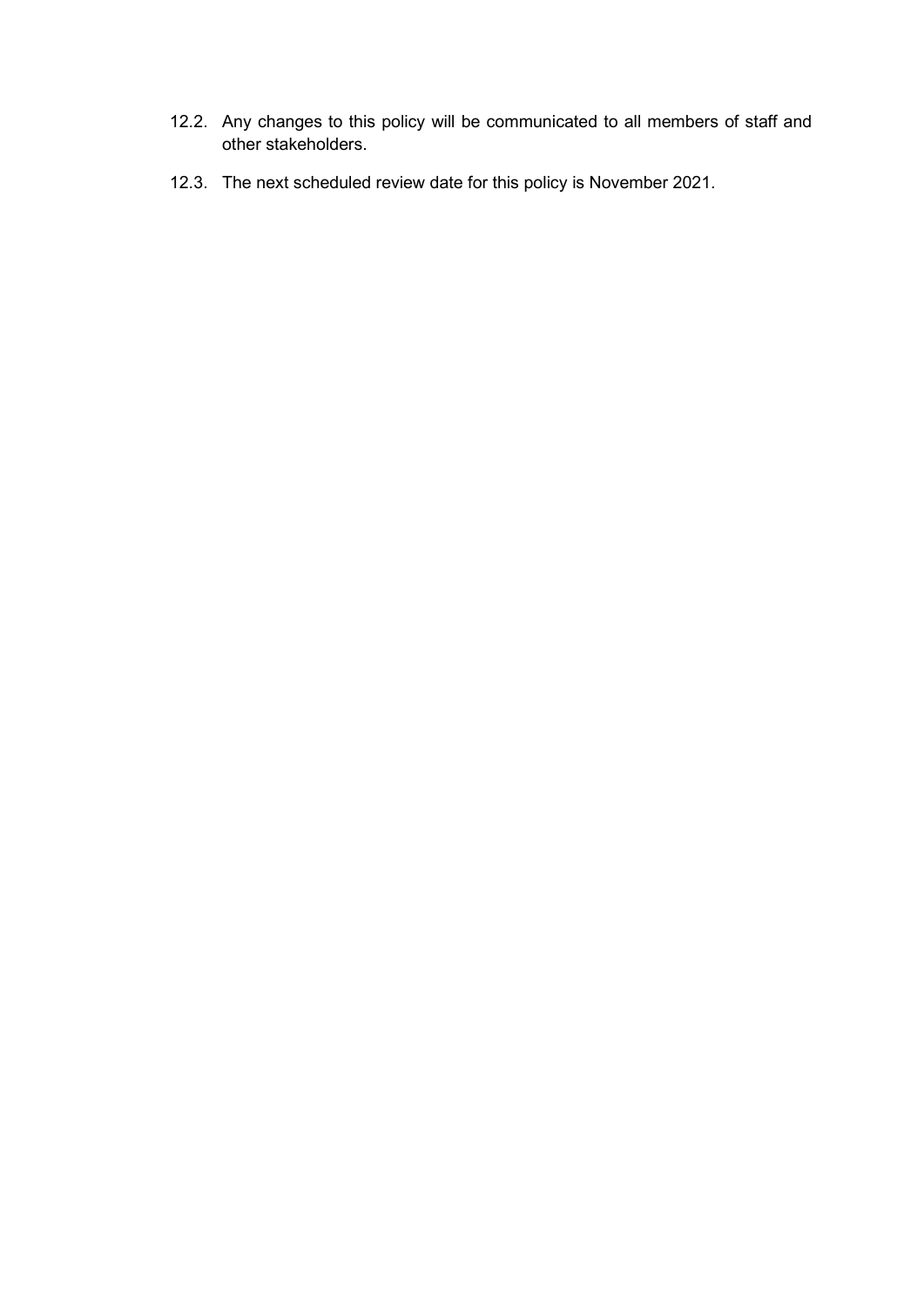# Appendix A

# Remote Learning During the Coronavirus (COVID-19) Pandemic

Within the ever-changing circumstances we are currently living through, we must be prepared for local restrictions. If local restrictions apply, the school will implement provision for remote learning to ensure pupils never miss out on education. We will ensure that our curriculum is inclusive and accessible to all. This policy annex outlines additional measures that will be implemented for delivering remote learning during the pandemic.

# 1. Legal framework

- 1.1 This policy has due regard to all relevant legislation, statutory and good practice guidance including, but not limited to, the following:
	- DfE (2020) 'Safeguarding and remote education during coronavirus (COVID-19)'
	- DfE (2020) 'Adapting teaching practice for remote education'
	- DfE (2020) 'Guidance for full opening: schools'
	- DfE (2020) 'Get help with technology during coronavirus (COVID-19)'
	- DfE (2020) 'Get laptops and tablets for children who cannot attend school due to coronavirus (COVID-19)'
	- DfE (2020) 'How schools can plan for tier 2 local restrictions'
	- DfE (2020) 'Laptops, tablets and 4G wireless routers provided during coronavirus (COVID-19)'
	- Department of Health & Social Care (2020) 'COVID-19 contain framework: a guide for local decision makers'
	- DfE (2020) 'Remote education good practice'
	- DfE (2020) The Coronavirus Act 2020 Provision of Remote Education (England) Temporary Continuity Direction
- 1.2 SLT, in collaboration with the governing body, will ensure the school follows the legal obligations regarding remote education, as outlined in The Coronavirus Act 2020 Provision of Remote Education (England) Temporary Continuity Direction. This includes:
	- Providing remote education to all pupils of compulsory school age.
	- Providing remote education where it would be unlawful, or contrary to guidance issued from public authorities, for a pupil to travel to or attend the school.
	- Having regard to government guidance issued regarding the delivery of remote education, e.g. the DfE's 'Guidance for full opening: schools'.

# 2. Contingency planning

2.1 The school will continue to work closely with the LA to ensure the school premises is COVID-secure, and have completed all necessary risk assessments – these will be published on the school's website.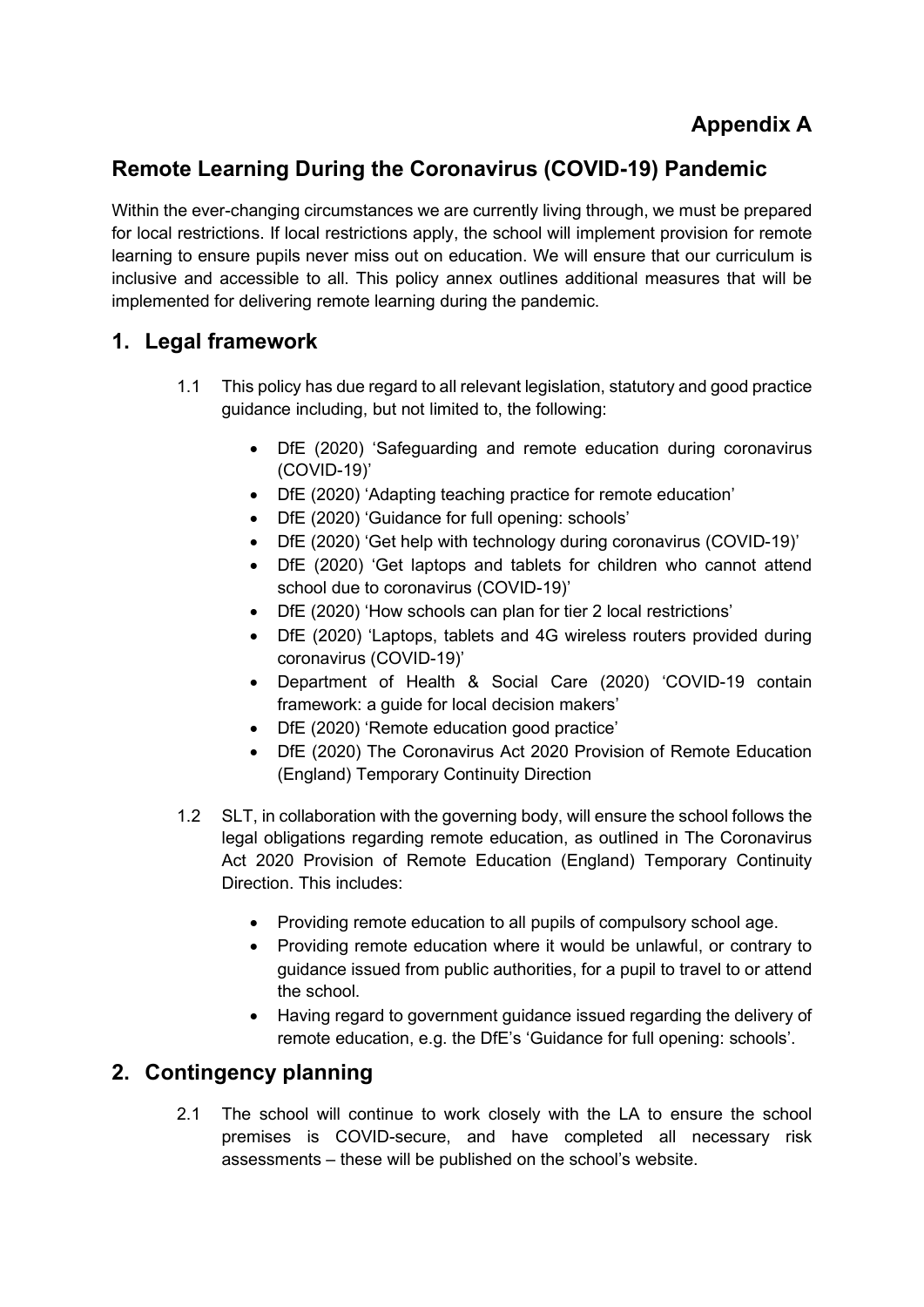- 2.2 The school will work closely with the local health protection team when local restrictions apply and implement the provisions set within the Coronavirus (COVID-19): Contingency Plan.
- 2.3 The school will communicate its contingency plans for local restrictions with parents, including which pupils it will remain open to and which pupils will receive remote education.
- 2.4 The school will ensure that remote learning training is regularly refreshed for teachers, and that appropriate trouble-shooting support is available when needed, so the transition from in-person to remote teaching can be as seamless as possible if required.
- 2.5 If local restrictions are not applied, but a single class or 'bubble' needs to selfisolate, the school will immediately implement remote learning for that group as required.
- 2.6 The level of remote learning provision required will be based on the government's four tiers of local restrictions.

#### Tier 1 local restrictions

2.7 The school will remain open if tier 1 restrictions are in place, and remote learning will not be provided at this time.

#### Tier 2 local restrictions

2.8 The school will remain open if tier 2 restrictions are in place, and remote learning will not be provided at this time.

#### Tier 3 local restrictions

2.9 The school will remain open if tier 3 restrictions are in place, and remote learning will not be provided at this time.

#### Tier 4 local restrictions

2.10 The school will limit on-site attendance to just vulnerable pupils and children of key workers up to a capacity to be determined. All other pupils will receive remote education in line with section 3 of this appendix.

## 3. Teaching and learning

- 3.1 The school will ensure staff and pupils follow the school's Acceptable Use Policy when working and learning remotely.
- 3.2 All pupils will have access to high-quality education when learning remotely.
- 3.3 The school will prioritise factors that have been found to increase the effectiveness of remote education. These include, but are not limited to:
	- Ensuring pupils receive clear explanations.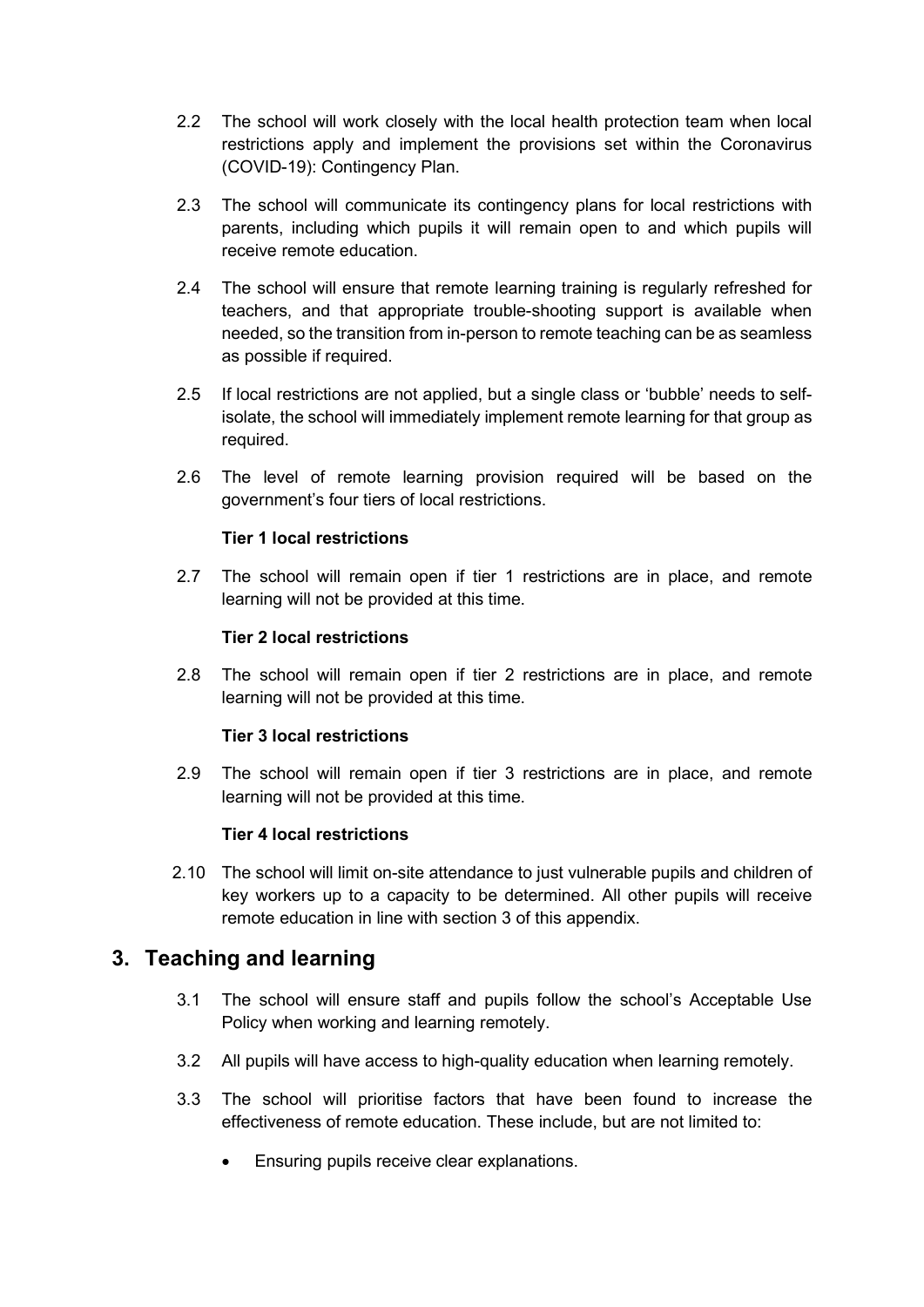- Supporting growth in confidence with new material through scaffolded practice.
- Application of new knowledge or skills.
- Enabling pupils to receive feedback on how to progress.
- 3.4 The school will use a range of teaching methods to cater for all different learning styles, including but not limited to:
	- 'Nando's' worksheets
	- Purple Mash activities
	- My Maths activities
	- Live remote learning
	- Independent research
	- Teams Assignments
- 3.5 Teachers will ensure that a portion of their lessons are designed to promote interactivity amongst pupils and between pupils and staff (where appropriate to the needs of the pupils), e.g. live lessons or use of the 'chat' function on meeting software, to lessen feelings of isolation and to promote pupil progress and motivation.
- 3.6 Teachers will ensure lessons are inclusive for all pupils and can be adapted to account for the needs of disadvantaged pupils and the SEN of all pupils.
- 3.7 When teaching pupils who are working remotely, teachers will:
	- Set assignments so that pupils have meaningful and ambitious work each day in a number of different subjects, in accordance with agreed remote learning timetables.
	- Deliver a planned, coherent and well-sequenced curriculum which allows skills to be built incrementally, and/or activities that promote positive wellbeing of pupils as required, during the implementation of the recovery curriculum.
	- Provide frequent, clear explanations of new content, delivered by a teacher or through high-quality curriculum resources or videos.
	- Determine how well pupils are progressing through the curriculum using questions and other suitable tasks, and provide feedback, at least weekly, using digitally facilitated or whole-class feedback where appropriate.
	- Be clear on how regularly work will be checked (set out in paragraphs 8.1 and 8.2)
	- Adjust the pace or difficulty of what is being taught in response to questions or assessments, including, where necessary, revising material or simplifying explanations to ensure pupils' understanding.
	- Adjust the content of the lesson to address pupil wellbeing, as and when the need arises.
	- When sharing a screen, ensuring that all visible information (including other tabs) are appropriate for pupils to see.
	- **Ensure that no live remote lessons are conducted on a 1:1 basis.**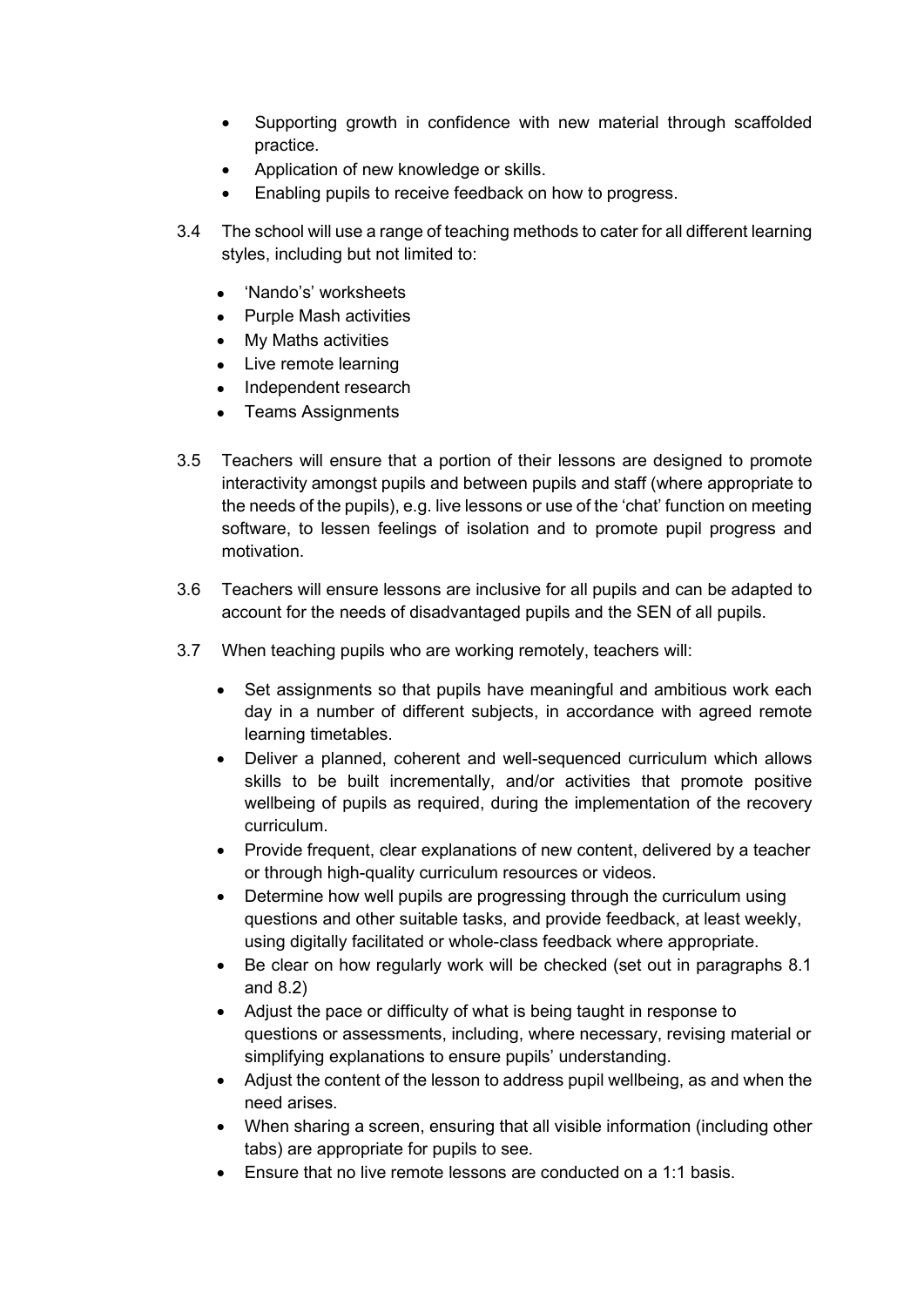- Only deliver live remote learning to pupils through their school e-mail account / log-in. Do not accept any other accounts into live remote learning sessions.
- Adhere to this policy at all times during periods of remote learning.
- Report any health and safety incidents to the health and safety officer and asking for guidance as appropriate.
- Report any safeguarding incidents to the DSL and asking for guidance as appropriate.
- Take part in any training conducted to meet the requirements of this policy, including training on how to use the necessary electronic equipment and software.
- Report any dangers or potential dangers they identify, as well as any concerns they may have about remote learning, to SLT.
- Report any defects on school-owned equipment used for remote learning to a member of the ICT support team.
- Adhere to the Staff Code of Conduct at all times.
- Liaise with the ICT support team to ensure that the technology used for remote learning is accessible to all pupils and that reasonable adjustments are made where required.
- Ensure that pupils with EHC plans continue to have their needs met while learning remotely, and liaising with the headteacher and other organisations to make any alternate arrangements for pupils with EHC plans and IHPs.
- Identify any additional support or intervention that is required while pupils learn remotely.
- Ensure that the provision put in place for pupils reflected upon throughout the duration of the remote learning period and fed back to line managers, Key Stage Leads or SLT as appropriate.
- Adhere to all expectations outlined in paragraphs 5.3 and 5.4 of this document.
- 3.8 All provisions for remote learning will be subject to the class group's age, ability and/or any SEND.
- 3.9 In exceptional circumstances, the school may reduce its curriculum offering to enable pupils to cope with the workload – SLT will assess this need, keeping pupils' best interests in mind, and will not take the decision lightly.
- 3.10 Teachers will continue to make use of formative assessments throughout the academic year, e.g. quizzes.
- 3.11 The school recognises that certain subjects are more difficult to teach remotely, e.g. music, sciences and physical education. Teachers will provide effective substitutes for in-person teaching such as video demonstrations.
- 3.12 Pupils will be encouraged to take regular physical exercise to maintain fitness, and time will be allocated within the school week for pupils to focus on this.
- 3.13 The school will remain cognisant of families who do not have access to the resources required for remote education, and will ensure that an up-to-date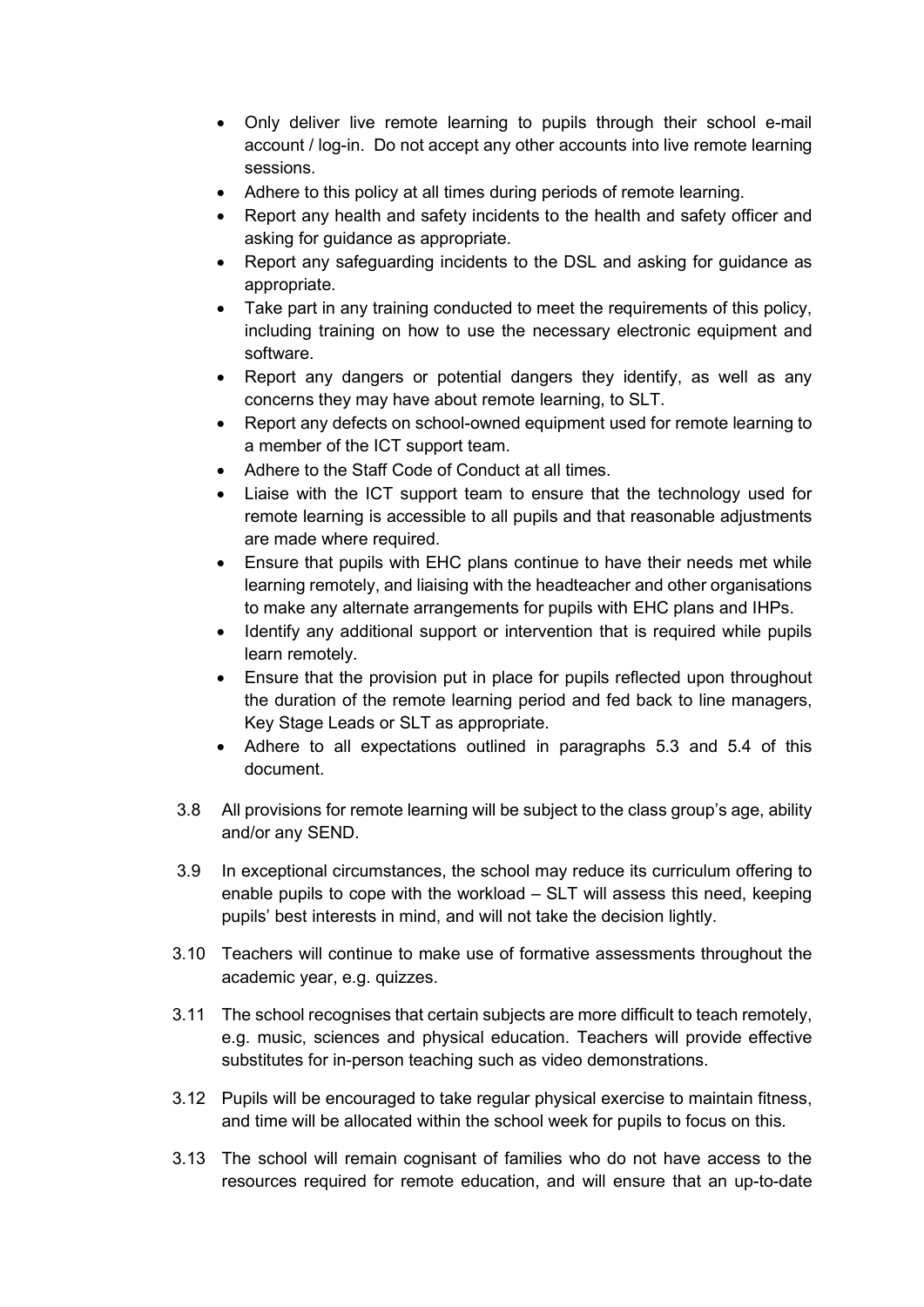record of which pupils do not have appropriate devices or internet access is maintained.

- 3.14 The school will utilise the support available through the DfE's 'Get help with technology during coronavirus (COVID-19)' scheme.
- 3.15 Under the scheme, the school can order laptops, tablets and 4G wireless routers to support the following groups of pupils if they do not have access to a digital device or the internet through other means:
	- Pupils in Years 3 to 11
	- Clinically extremely vulnerable pupils across all year groups who are shielding or self-isolating in line with government advice
	- Pupils in all year groups who are unable to access remote education whilst attending school on a hospital site
- 3.16 Before distributing devices, the school will ensure:
	- The devices are set up to access remote education.
	- Appropriate safeguarding controls and support are in place to help pupils use the devices safely.
- 3.17 Once devices are ready for collection, the school will either arrange for them to be collected by pupils or their parents from school, or delivered to pupils' homes, ensuring infection control measures are adhered to as part of this process.
- 3.18 The school will approach remote learning in a flexible manner where necessary, e.g. ensuring that lessons, live or otherwise, are recorded to accommodate contexts where pupils have to share a single device within the home.
- 3.19 Where live lessons are recorded, the school will ensure all recording procedures have due regard for the relevant data protection legislation, including the Data Protection Act 2018 and the General Data Protection Regulation.
- 3.20 The school will maintain good communication with parents to ensure that parents are aided in supporting their child's remote education.

## 4. Returning to school

- 4.1 The headteacher will work with the LA to ensure pupils who have been learning remotely only return to school when it is safe for them to do so.
- 4.2 After a period of self-isolation, or the lessening of local restriction rules, the headteacher will inform parents when their child will return to school.